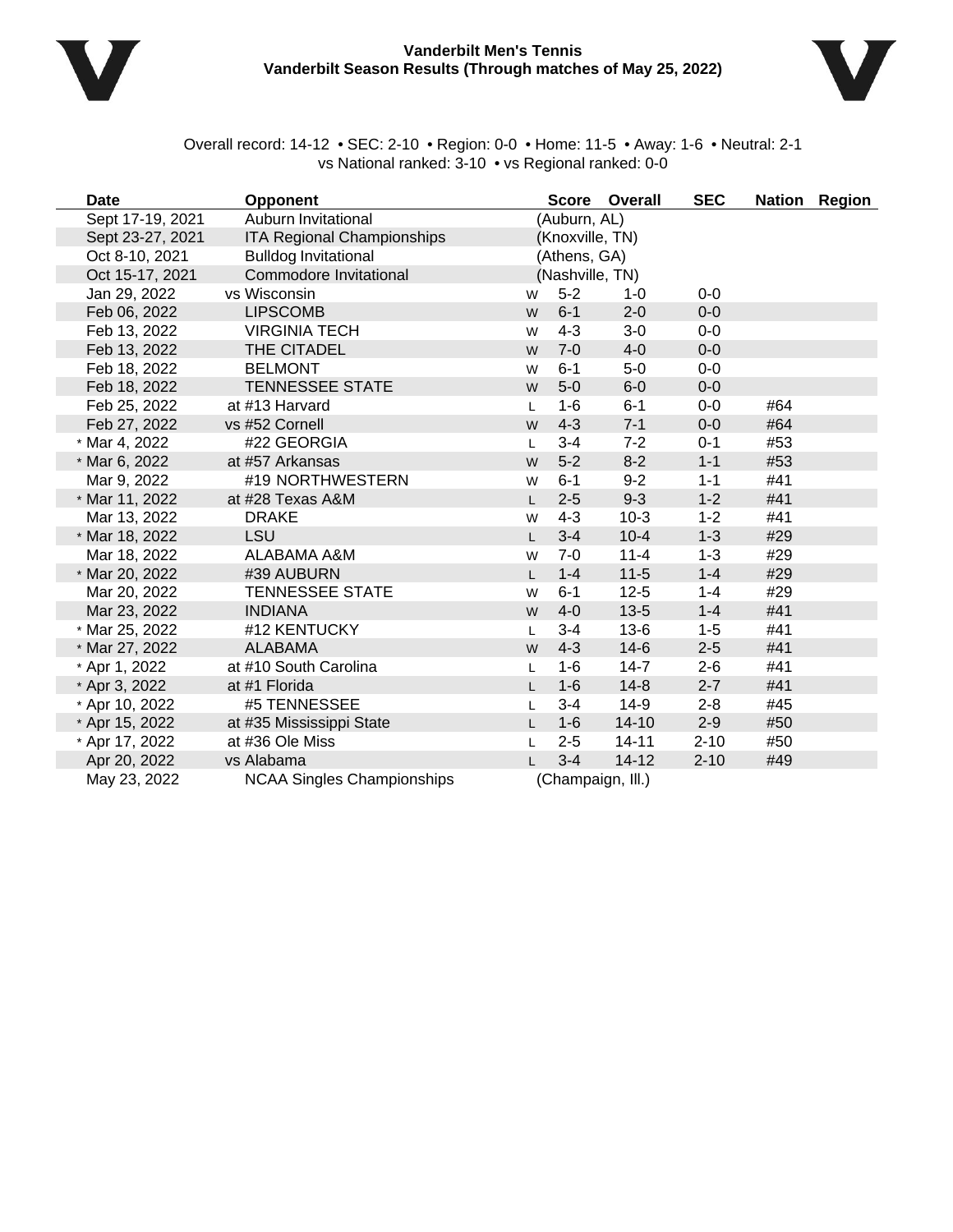

### **Vanderbilt Men's Tennis Vanderbilt Season Statistics (Through matches of May 25, 2022)**



#### Overall record: 14-12 • SEC: 2-10 • Region: 0-0 • Home: 11-5 • Away: 1-6 • Neutral: 2-1 vs National ranked: 3-10 • vs Regional ranked: 0-0

|                    |           |           |          |            |                   |                   |                            |          |           |                        | <b>VS</b> | ranked  |                | Last    |
|--------------------|-----------|-----------|----------|------------|-------------------|-------------------|----------------------------|----------|-----------|------------------------|-----------|---------|----------------|---------|
| <b>SINGLES</b>     | Overall   | Dual      | Tour     | <b>SEC</b> |                   | 2                 | 3                          | 4        | 5         | 6                      | Nat'l     | Rea'l   | <b>Strk</b>    | 10      |
| Jeremie Casabon    | $11 - 12$ | $7 - 11$  | $4 - 1$  | $1 - 9$    | ---               |                   |                            | ---      | 7-10      | -0-1                   | 0-2       | $0 - 0$ | L6             | $2 - 7$ |
| Marcus Ferreira    | $17 - 16$ | $13 - 12$ | $4 - 4$  | $3-9$      | $\qquad \qquad -$ | $\qquad \qquad -$ | $13 - 9$                   | $0 - 2$  | $0 - 1$   | $\frac{1}{2}$          | 2-5       | $0 - 0$ | L6             | $3 - 7$ |
| Max Freeman        | 14-17     | $10 - 13$ | $4 - 4$  | $2 - 10$   | $\frac{1}{2}$     | $-- -$            | $2 - 2$                    | $8 - 11$ | $---$     | $- - -$                | 1-3       | 0-0     | W <sub>1</sub> | $2 - 7$ |
| George Harwell     | $20 - 16$ | $12 - 13$ | $8 - 3$  | $3-9$      | $11 - 13$         | $1 - 0$           | $\qquad \qquad - \qquad -$ | $- - -$  | $-- -$    | $\qquad \qquad \cdots$ | $5 - 15$  | $0 - 0$ | L4             | $3 - 7$ |
| Joubert Klopper    | $27 - 12$ | $15 - 9$  | $12 - 3$ | $6-5$      | $1 - 0$           | $14-9$            | $\frac{1}{2}$              |          | ---       | $- - -$                | $5-6$     | 0-0     | L3             | $4 - 5$ |
| Connor Robb-Wilcox | $2 - 6$   | $0 - 0$   | $2 - 6$  | $0 - 0$    | $\qquad \qquad -$ | $- - -$           | ---                        | ---      | ---       | $\qquad \qquad -$      | $0 - 1$   | $0 - 0$ | L2             | $2 - 6$ |
| Michael Ross       | $5 - 8$   | $2 - 1$   | $3 - 7$  | $0 - 0$    | $-- -$            |                   |                            |          | ---       | $2 - 1$                | 0-0       | $0 - 0$ | L1             | $4 - 5$ |
| Macsen Sisam       | $15 - 4$  | $8 - 1$   | $7-3$    | $1 - 0$    | $- - -$           | ---               | ---                        | $2 - 0$  | $2 - 0$   | $4 - 1$                | $0 - 0$   | $0 - 0$ | W <sub>8</sub> | $9 - 1$ |
| Siim Troost        | 19-12     | $15 - 7$  | $4 - 5$  | $9-3$      | $-- -$            | $- - -$           | ---                        | $1 - 1$  | $3 - 2$   | $11 - 4$               | $1 - 0$   | $0 - 0$ | L1             | $6 - 3$ |
| Totals             | 130-103   | 82-67     | 48-36    | $25 - 45$  | 12-1<br>з         | 15-9              | 15-1                       | 11-14    | $12 - 13$ | $17 - 7$               | 14-32     | $0 - 0$ |                |         |
| Percentage         | .558      | .550      | .571     | .357       | .480              | .625              | 577.                       | .440     | .480      | 708                    | .304      | .000    |                |         |

|                                    |           |           |           |            |          |          |                                                                                                | <b>VS</b> | ranked  |                | Last    |
|------------------------------------|-----------|-----------|-----------|------------|----------|----------|------------------------------------------------------------------------------------------------|-----------|---------|----------------|---------|
| <b>DOUBLES TEAMS</b>               | Overall   | Dual      | Tour      | <b>SEC</b> | 1        | 2        | 3                                                                                              | Nat'l     | Reg'l   | Strk           | 10      |
| Max Freeman/George Harwell         | $11 - 13$ | $7-9$     | $4 - 4$   | $1 - 6$    | ---      | 7-9      | $\frac{1}{2}$                                                                                  | $2 - 4$   | $0 - 0$ | L3             | $3 - 7$ |
| Joubert Klopper/Macsen Sisam       | $0 - 1$   | $0 - 0$   | $0 - 1$   | $0 - 0$    | ---      |          | $---$                                                                                          | $0 - 0$   | $0 - 0$ | L1             | $0 - 1$ |
| Connor Robb-Wilcox/Michael Ross    | $0 - 1$   | $0 - 0$   | $0 - 1$   | $0 - 0$    | ---      |          | $--$                                                                                           | $0 - 0$   | $0 - 0$ | L1             | $0 - 1$ |
| Marcus Ferreira/Michael Ross       | $2 - 0$   | $0 - 0$   | $2 - 0$   | $0 - 0$    | ---      | ---      | $\qquad \qquad -$                                                                              | $0 - 0$   | $0 - 0$ | W <sub>2</sub> | $2 - 0$ |
| Joubert Klopper/Connor Robb-Wilcox | $4 - 1$   | $0 - 0$   | $4 - 1$   | $0 - 0$    | ---      | ---      | $\frac{1}{2}$                                                                                  | $0 - 0$   | $0 - 0$ | W <sub>2</sub> | $4 - 1$ |
| Michael Ross/Siim Troost           | $17 - 14$ | $13 - 8$  | $4 - 6$   | $3 - 7$    | $13 - 8$ | $- - -$  | $\qquad \qquad \cdots$                                                                         | $3-5$     | $0-0$   | L <sub>3</sub> | $5-5$   |
| Marcus Ferreira/Joubert Klopper    | $11 - 5$  | $7-5$     | $4 - 0$   | $1 - 1$    | ---      | $2 - 0$  | $5-5$                                                                                          | $0 - 1$   | $0 - 0$ | L1             | $5-5$   |
| Jeremie Casabon/Connor Robb-Wilcox | $0 - 1$   | $0 - 0$   | $0 - 1$   | $0 - 0$    | ---      | ---      | $\qquad \qquad -$                                                                              | $0 - 0$   | $0 - 0$ | L1             | $0 - 1$ |
| Connor Robb-Wilcox/Macsen Sisam    | $2 - 0$   | $0 - 0$   | $2 - 0$   | $0 - 0$    | ---      |          | $\frac{1}{2} \left( \frac{1}{2} \right) \left( \frac{1}{2} \right) \left( \frac{1}{2} \right)$ | $0 - 0$   | $0 - 0$ | W <sub>2</sub> | $2 - 0$ |
| Jeremie Casabon/Macsen Sisam       | $4 - 2$   | $4 - 2$   | $0 - 0$   | $2 - 2$    | ---      |          | $4 - 2$                                                                                        | $0 - 0$   | $0 - 0$ | L1             | $4 - 2$ |
| Jeremie Casabon/George Harwell     | $1 - 1$   | $1 - 1$   | $0 - 0$   | $0 - 1$    | ---      | $1 - 1$  | $- - -$                                                                                        | $0-0$     | $0 - 0$ | L1             | $1 - 1$ |
| George Harwell/Joubert Klopper     | $1 - 1$   | $1 - 1$   | $0 - 0$   | $1 - 1$    | ---      | $1 - 1$  | $\qquad \qquad -$                                                                              | $0 - 0$   | $0 - 0$ | L1             | $1 - 1$ |
| Jeremie Casabon/Michael Ross       | $2 - 1$   | $2 - 1$   | $0 - 0$   | $1 - 1$    | ---      | $- - -$  | $2 - 1$                                                                                        | $0 - 0$   | $0 - 0$ | W1             | $2 - 1$ |
| Macsen Sisam/Siim Troost           | $2 - 0$   | $2 - 0$   | $0 - 0$   | $1 - 0$    | $2 - 0$  | $-- -$   | $\qquad \qquad \cdots$                                                                         | $2 - 0$   | $0 - 0$ | W <sub>2</sub> | $2 - 0$ |
| Totals                             | $57 - 41$ | $37 - 27$ | $20 - 14$ | $10 - 19$  | $15-8$   | $11 - 1$ | $11 - 8$                                                                                       | 7-10      | $0 - 0$ |                |         |
| Percentage                         | .582      | .578      | .588      | .345       | .652     | .500     | .579                                                                                           | .412      | .000    |                |         |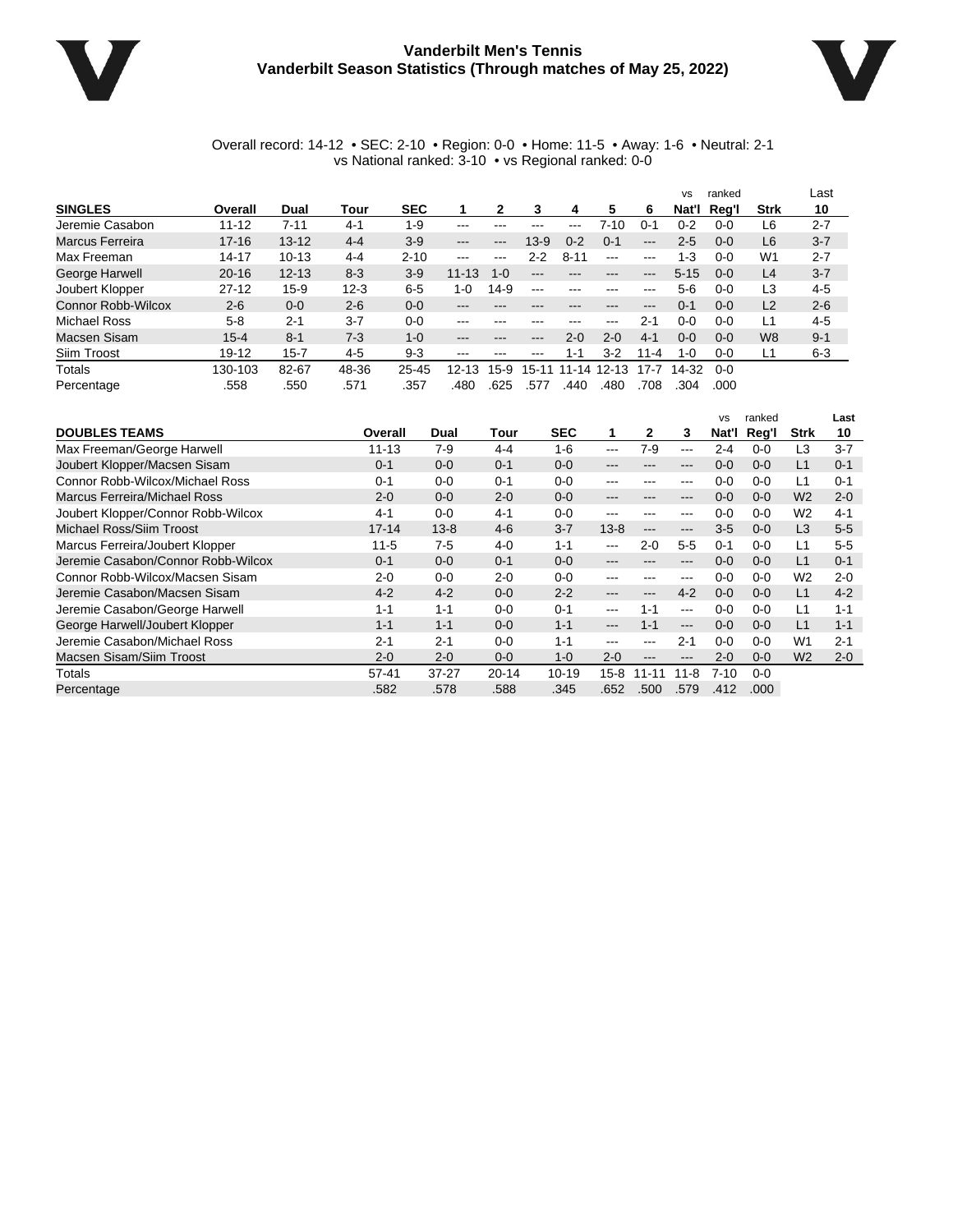

### **Vanderbilt Men's Tennis Vanderbilt Season Statistics (Through matches of May 25, 2022)**



| Date             | <b>Opponent</b>                   |   | <b>Score</b>      | Overall   | <b>SEC</b> | Nat'l | Reg'l |
|------------------|-----------------------------------|---|-------------------|-----------|------------|-------|-------|
| Sept 17-19, 2021 | Auburn Invitational               |   | (Auburn, AL)      |           |            |       |       |
| Sept 23-27, 2021 | ITA Regional Championships        |   | (Knoxville, TN)   |           |            |       |       |
| Oct 8-10, 2021   | <b>Bulldog Invitational</b>       |   | (Athens, GA)      |           |            |       |       |
| Oct 15-17, 2021  | Commodore Invitational            |   | (Nashville, TN)   |           |            |       |       |
| Jan 29, 2022     | vs Wisconsin                      | W | $5 - 2$           | $1 - 0$   | $0 - 0$    |       |       |
| Feb 06, 2022     | <b>LIPSCOMB</b>                   | W | $6 - 1$           | $2 - 0$   | $0 - 0$    |       |       |
| Feb 13, 2022     | <b>VIRGINIA TECH</b>              | W | $4 - 3$           | $3-0$     | $0 - 0$    |       |       |
| Feb 13, 2022     | THE CITADEL                       | W | $7 - 0$           | $4 - 0$   | $0 - 0$    |       |       |
| Feb 18, 2022     | <b>BELMONT</b>                    | W | $6 - 1$           | $5-0$     | $0-0$      |       |       |
| Feb 18, 2022     | <b>TENNESSEE STATE</b>            | W | $5-0$             | $6-0$     | $0 - 0$    |       |       |
| Feb 25, 2022     | at #13 Harvard                    | L | $1 - 6$           | $6 - 1$   | $0 - 0$    | #64   |       |
| Feb 27, 2022     | vs #52 Cornell                    | W | $4 - 3$           | $7 - 1$   | $0 - 0$    | #64   |       |
| * Mar 4, 2022    | #22 GEORGIA                       | L | $3 - 4$           | $7-2$     | $0 - 1$    | #53   |       |
| * Mar 6, 2022    | at #57 Arkansas                   | W | $5 - 2$           | $8 - 2$   | $1 - 1$    | #53   |       |
| Mar 9, 2022      | #19 NORTHWESTERN                  | W | $6 - 1$           | $9 - 2$   | $1 - 1$    | #41   |       |
| * Mar 11, 2022   | at #28 Texas A&M                  | L | $2 - 5$           | $9 - 3$   | $1 - 2$    | #41   |       |
| Mar 13, 2022     | <b>DRAKE</b>                      | W | $4 - 3$           | $10-3$    | $1 - 2$    | #41   |       |
| * Mar 18, 2022   | LSU                               | L | $3 - 4$           | $10 - 4$  | $1 - 3$    | #29   |       |
| Mar 18, 2022     | ALABAMA A&M                       | W | $7 - 0$           | $11 - 4$  | $1 - 3$    | #29   |       |
| * Mar 20, 2022   | #39 AUBURN                        | L | $1 - 4$           | $11 - 5$  | $1 - 4$    | #29   |       |
| Mar 20, 2022     | <b>TENNESSEE STATE</b>            | W | $6 - 1$           | $12 - 5$  | $1 - 4$    | #29   |       |
| Mar 23, 2022     | <b>INDIANA</b>                    | W | $4 - 0$           | $13 - 5$  | $1 - 4$    | #41   |       |
| * Mar 25, 2022   | #12 KENTUCKY                      | L | $3 - 4$           | $13-6$    | $1-5$      | #41   |       |
| * Mar 27, 2022   | <b>ALABAMA</b>                    | W | $4 - 3$           | $14 - 6$  | $2 - 5$    | #41   |       |
| * Apr 1, 2022    | at #10 South Carolina             | L | $1 - 6$           | $14 - 7$  | $2 - 6$    | #41   |       |
| * Apr 3, 2022    | at #1 Florida                     | L | $1-6$             | $14 - 8$  | $2 - 7$    | #41   |       |
| * Apr 10, 2022   | #5 TENNESSEE                      | L | $3 - 4$           | $14-9$    | $2 - 8$    | #45   |       |
| * Apr 15, 2022   | at #35 Mississippi State          |   | $1 - 6$           | $14 - 10$ | $2 - 9$    | #50   |       |
| * Apr 17, 2022   | at #36 Ole Miss                   |   | $2 - 5$           | $14 - 11$ | $2 - 10$   | #50   |       |
| Apr 20, 2022     | vs Alabama                        |   | $3 - 4$           | $14 - 12$ | $2 - 10$   | #49   |       |
| May 23, 2022     | <b>NCAA Singles Championships</b> |   | (Champaign, Ill.) |           |            |       |       |

|                           |           |           |           |            |          |          |          | <b>VS</b> | ranked |
|---------------------------|-----------|-----------|-----------|------------|----------|----------|----------|-----------|--------|
| <b>DOUBLES</b>            | Overall   | Dual      | Tour      | <b>SEC</b> |          | 2        | 3        | Nat'l     | Reg'l  |
| George Harwell            | $13 - 15$ | $9 - 11$  | 4-4       | 2-8        | ---      | $9 - 11$ | ---      | $2 - 4$   | 0-0    |
| Joubert Klopper           | $16 - 8$  | $8-6$     | $8 - 2$   | $2 - 2$    | ---      | 3-1      | 5-5      | 0-1       | 0-0    |
| Marcus Ferreira           | 13-5      | 7-5       | $6-0$     | $1 - 1$    | ---      | 2-0      | $5 - 5$  | $0 - 1$   | 0-0    |
| Michael Ross              | $21 - 16$ | $15-9$    | $6 - 7$   | 4-8        | $13 - 8$ | $---$    | $2 - 1$  | $3 - 5$   | 0-0    |
| Max Freeman               | $11 - 13$ | 7-9       | 4-4       | 1-6        | $---$    | 7-9      | ---      | 2-4       | $0-0$  |
| <b>Connor Robb-Wilcox</b> | $6 - 3$   | $0-0$     | $6 - 3$   | 0-0        | ---      | ---      | ---      | $0-0$     | 0-0    |
| Macsen Sisam              | 8-3       | $6 - 2$   | $2 - 1$   | $3-2$      | 2-0      | $---$    | 4-2      | 2-0       | $0-0$  |
| Siim Troost               | 19-14     | $15 - 8$  | 4-6       | 4-7        | 15-8     | $---$    | ---      | $5 - 5$   | $0-0$  |
| Jeremie Casabon           | 7-5       | 7-4       | $0 - 1$   | $3 - 4$    | $---$    | 1-1      | 6-3      | $0-0$     | 0-0    |
|                           | $57 - 41$ | $37 - 27$ | $20 - 14$ | $10 - 19$  | $15 - 8$ | 11-11    | $11 - 8$ | $7 - 10$  | 0-0    |
| Percentage                | .582      | .578      | .588      | .345       | .652     | .500     | .579     | .412      | .000   |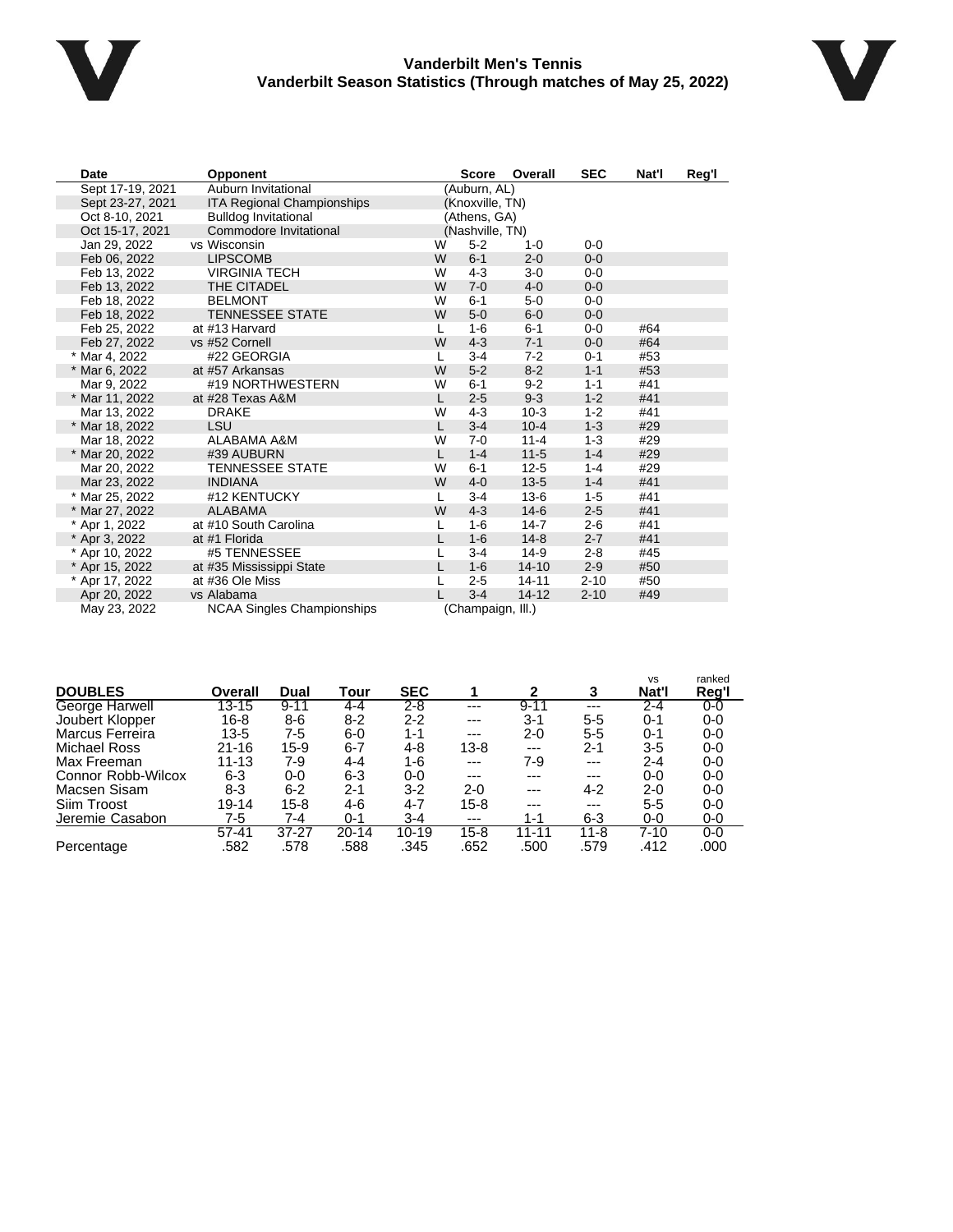



|                |                          |    |              |          |              | <b>Singles</b> |              |              |          |          | <b>Doubles</b> |              |
|----------------|--------------------------|----|--------------|----------|--------------|----------------|--------------|--------------|----------|----------|----------------|--------------|
| Date           | <b>Opponent</b>          |    | <b>Score</b> | 1        | $\mathbf{2}$ | 3              | 4            | 5            | 6        | 1        | 2              | 3            |
| Jan 29, 2022   | vs Wisconsin             | W  | $5 - 2$      | W        | W            | W              | W            | L            | L        | u        | W              | W            |
| Feb 06, 2022   | <b>LIPSCOMB</b>          | W  | $6 - 1$      | W        | W            | W              | W            |              | W        | W        | W              | W            |
| Feb 13, 2022   | <b>VIRGINIA TECH</b>     | W  | $4 - 3$      | L        | W            | W              | W            | L            | L        | W        | W              | <b>u</b>     |
| Feb 13, 2022   | THE CITADEL              | W  | $7-0$        | W        | W            | W              | W            | W            | W        | W        | W              | W            |
| Feb 18, 2022   | <b>BELMONT</b>           | W  | $6 - 1$      | W        | W            | W              | L            | W            | W        | W        |                | W            |
| Feb 18, 2022   | <b>TENNESSEE STATE</b>   | W  | $5 - 0$      | <b>u</b> | W            | W              | W            | W            | <b>u</b> | W        | W              | W            |
| Feb 25, 2022   | at #13 Harvard           | L  | $1 - 6$      | L        |              | L              | L            | W            | L        | L        | W              | L            |
| Feb 27, 2022   | vs #52 Cornell           | W  | $4 - 3$      | W        |              |                | W            | W            | W        | <b>u</b> |                | L            |
| * Mar 4, 2022. | #22 GEORGIA              | L  | $3 - 4$      | L        |              | L              | W            | W            | W        | W        |                | L            |
| * Mar 6, 2022. | at #57 Arkansas          | W  | $5 - 2$      | L.       | W            | W              | W            | L            | W        | L.       | W              | W            |
| Mar 9, 2022.   | #19 NORTHWESTERN         | W  | $6 - 1$      | L        | W            | W              | W            | W            | W        | W        | W              | $\mathbf{u}$ |
| * Mar 11, 2022 | at #28 Texas A&M         | L  | $2 - 5$      | L        | W            | W              | L            | T            | L        | L        |                | $\mathsf{u}$ |
| Mar 13, 2022   | <b>DRAKE</b>             | W  | $4 - 3$      | W        |              | W              | L            | W            | W        | W        |                | L            |
| * Mar 18, 2022 | <b>LSU</b>               |    | $3 - 4$      | L        | W            | $\mathbf{I}$   | L            | L            | W        | W        |                | W            |
| Mar 18, 2022   | ALABAMA A&M              | W  | $7-0$        | W        | W            | W              | W            | W            | W        | W        | u              | W            |
| * Mar 20, 2022 | #39 AUBURN               | L. | $1 - 4$      | W        | <b>u</b>     | L              | L            | $\mathbf{u}$ | L        | Г        | <b>u</b>       | L            |
| Mar 20, 2022   | <b>TENNESSEE STATE</b>   | W  | $6 - 1$      | W        | W            | W              | W            | W            | L        | W        | W              | u            |
| Mar 23, 2022   | <b>INDIANA</b>           | W  | $4 - 0$      | W        | u            | Wr             | $\mathsf{u}$ | W            | <b>u</b> | W        | W              | L            |
| * Mar 25, 2022 | #12 KENTUCKY             | L  | $3 - 4$      | W        | W            | L              | L            |              | W        | L        |                | $\mathbf{u}$ |
| * Mar 27, 2022 | <b>ALABAMA</b>           | W  | $4 - 3$      | L        | W            | W              | $\mathsf{L}$ |              | W        | W        | <b>u</b>       | W            |
| * Apr 1, 2022. | at #10 South Carolina    | L  | $1 - 6$      | L        |              |                | L            |              | W        | L        |                | L            |
| * Apr 3, 2022. | at #1 Florida            |    | $1 - 6$      | L        |              |                | L            |              | W        | L.       |                | $\mathsf{u}$ |
| * Apr 10, 2022 | #5 TENNESSEE             |    | $3 - 4$      | W        | W            |                | L            |              | W        | L        |                | <b>u</b>     |
| * Apr 15, 2022 | at #35 Mississippi State | L. | $1 - 6$      | L        |              | L              | L            |              | L        | u        | W              | W            |
| * Apr 17, 2022 | at #36 Ole Miss          | L  | $2 - 5$      | L        |              |                | L            | W            | W        | W        |                | L            |
| Apr 20, 2022   | vs Alabama               |    | $3 - 4$      | L        |              | W              | L            | L            | W        | W        | u              | W            |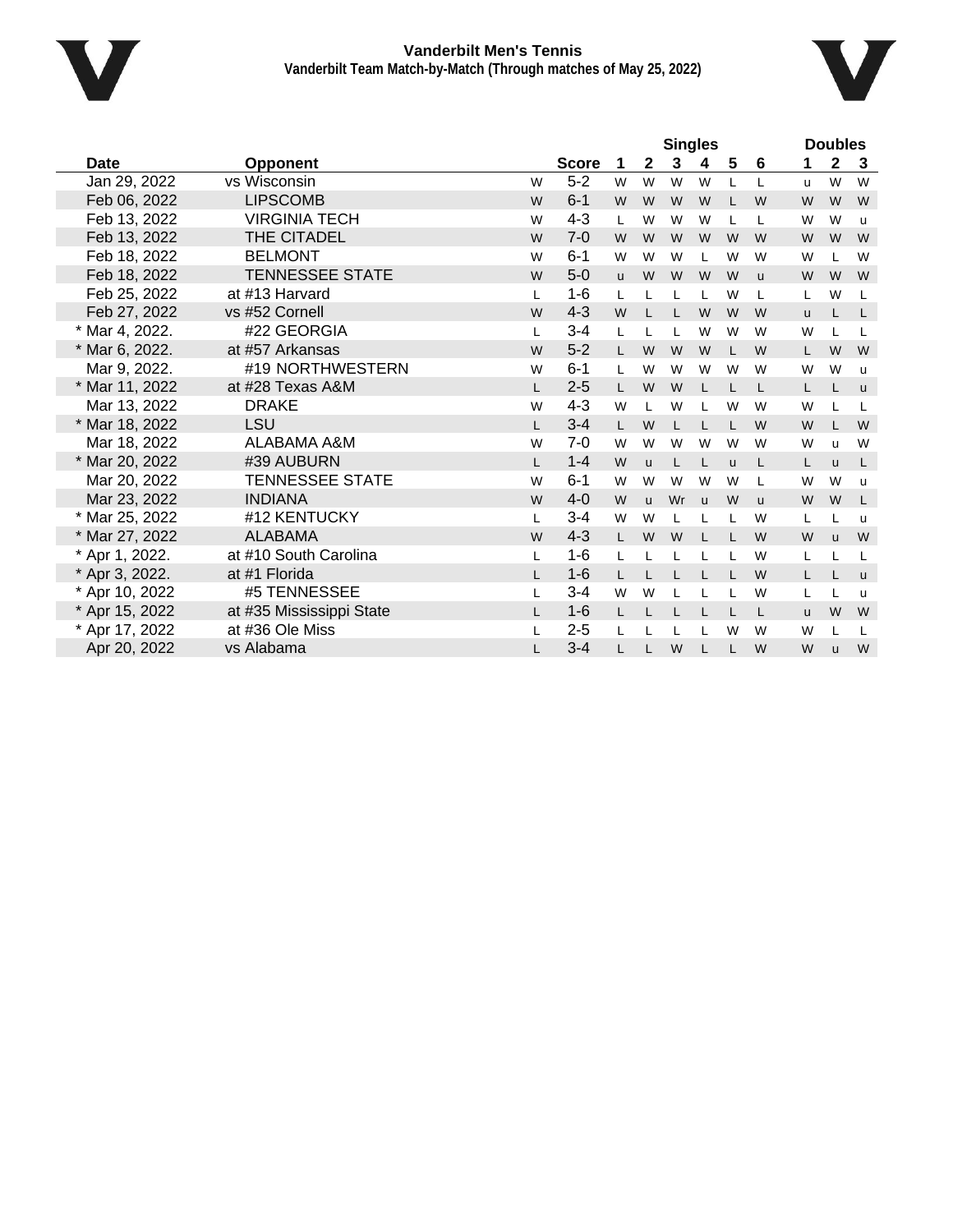



### **Jeremie Casabon**

|         | <b>SINGLES</b>                            |                    | <b>Team/School</b>                    |                |                                 | Pos Opponent (Rank Nat/Reg)                                 |                 |      | <b>Singles score</b>                                        |
|---------|-------------------------------------------|--------------------|---------------------------------------|----------------|---------------------------------|-------------------------------------------------------------|-----------------|------|-------------------------------------------------------------|
|         | Sept 23-27                                |                    | vs Lipscomb                           |                |                                 | <b>SALAS TULLA, Carlos</b>                                  | Won 6-2, 6-1    |      |                                                             |
|         | Sept 23-27                                |                    | vs Butler                             |                |                                 | Drew Michael                                                |                 |      | Won 7-6 (7-4), 6-3                                          |
|         | Sept 23-27                                |                    | vs Purdue                             |                |                                 | Gabriele Brancatelli                                        |                 |      | Won 4-6, 6-2, 6-4                                           |
|         | Sept 23-27                                |                    | vs Belmont                            |                |                                 | lan Cruz                                                    | Won 6-3, 7-6    |      |                                                             |
|         | Sept 23-27                                |                    | vs Tennessee                          |                |                                 | Shunsuke Mitsui                                             | Lost 1-6, 0-6   |      |                                                             |
|         | Feb 06, 2022                              |                    | Lipscomb                              |                | 5                               | MESQUIDA, Alex                                              |                 |      | Lost 6-7 (12-14), 6-7 (5-7)                                 |
|         | Feb 13, 2022                              |                    | Virginia Tech                         |                | 5                               | Alberto Orso                                                | Lost 2-6, 0-6   |      |                                                             |
|         | Feb 18, 2022                              |                    | <b>Belmont</b>                        |                | 5                               | Taisei Miyamoto                                             | Won 7-5, 7-5    |      |                                                             |
|         |                                           |                    | Feb 25, 2022 at #13 Harvard           |                | 5                               | Daniel Milavsky                                             |                 |      | Won 6-1, 6-7 (7-9), 10-8                                    |
|         |                                           |                    | Feb 27, 2022 vs #52 Cornell           |                | 5                               | Adit Sinha                                                  | Won 7-5, 6-2    |      |                                                             |
| $\ast$  | Mar 4, 2022                               |                    | #22 Georgia                           |                | 5                               | <b>Thomas Paulsell</b>                                      |                 |      | Won 3-6, 6-2, 6-3                                           |
|         | Mar 6, 2022                               |                    | at #57 Arkansas                       |                | 5                               | <b>Melvin Manuel</b>                                        |                 |      | Lost $3-6, 6-3, 3-6$                                        |
|         | Mar 9, 2022                               |                    | #19 Northwestern                      |                | 5                               | <b>Felix Nordby</b>                                         | Won 6-3, 6-2    |      |                                                             |
| $\star$ |                                           |                    | Mar 11, 2022 at #28 Texas A&M         |                | 5                               | Giulio Perego                                               | Lost 3-6, 2-6   |      |                                                             |
|         | Mar 13, 2022                              |                    | <b>Drake</b>                          |                | 5                               | Markus Bolin                                                | Won 6-4, 6-0    |      |                                                             |
|         | Mar 18, 2022                              |                    | LSU                                   |                | 5                               | Joao Graca                                                  |                 |      | Lost 7-6 (9-7), 6-7 (4-7), 3-6                              |
| $\star$ | Mar 20, 2022                              |                    | #39 Auburn                            |                | 5                               | Will Nolan                                                  |                 |      | 7-6 (7-5), 5-3, unfinished                                  |
|         | Mar 23, 2022                              |                    | Indiana                               |                | 5                               | Ilya Tiraspolsky                                            | Won 6-1, 6-2    |      |                                                             |
| $\star$ | Mar 25, 2022                              |                    | #12 Kentucky                          |                | 5                               | Joshua Lapadat (95/-)                                       |                 |      | Lost $2-6, 6-3, 1-6$                                        |
| $\star$ | Mar 27, 2022                              |                    | Alabama                               |                | 5                               | Juan Martin                                                 | Lost 2-6, 4-6   |      |                                                             |
| $\star$ | Apr 1, 2022                               |                    | at #10 South Carolina                 |                | 5                               | James Story                                                 | Lost 4-6, 5-7   |      |                                                             |
| $\star$ | Apr 3, 2022                               |                    | at #1 Florida                         |                | 5                               | Josh Goodger (120/-)                                        | Lost $2-6, 3-6$ |      |                                                             |
| $\star$ | Apr 10, 2022                              |                    | #5 Tennessee                          |                | 5                               | Angel Diaz                                                  | Lost 0-6, 1-6   |      |                                                             |
|         |                                           |                    | Apr 15, 2022 at #35 Mississippi State |                | 6                               | Davide Tortora                                              |                 |      | Lost 3-6, 6-7 (5-7)                                         |
|         | <b>DOUBLES</b><br>Sep 23-2 vs Chattanooga | <b>Team/School</b> |                                       |                |                                 | Pos Opponent (Rank Nat/Reg)<br>Tomas Rodriguez/Peyton Gatti |                 |      | <b>Doubles score/partner</b><br>Lost 4-8/Connor Robb-Wilcox |
|         | Feb 13                                    | The Citadel        |                                       |                |                                 | 3 Leo Du Plooy/Josiah Schainblatt                           |                 |      | Won 6-0/Macsen Sisam                                        |
|         | Feb 18                                    |                    | <b>Tennessee State</b>                | 3              | Nil Moinet/Pierre Copin         |                                                             |                 |      | Won 6-2/Macsen Sisam                                        |
|         | <b>Mar 18</b>                             | <b>LSU</b>         |                                       | 3              | <b>Boris Kozlov/Nick Watson</b> |                                                             |                 |      | Won 6-4/Macsen Sisam                                        |
| $\ast$  | Mar 20                                    | #39 Auburn         |                                       | 3              | Raul Dobai/Josh Raab            |                                                             |                 |      | 6-7 (5-7)/Macsen Sisam                                      |
|         | <b>Mar 23</b>                             | Indiana            |                                       | $\overline{2}$ |                                 | Patrick Fletchall/Ilya Tiraspolsky                          | Lost            |      | 6-4/George Harwell                                          |
|         | <b>Mar 25</b>                             | #12 Kentucky       |                                       | $\overline{2}$ |                                 | JJ Mercer/Joshua Lapadat                                    |                 | Won  |                                                             |
|         | Mar 27                                    | Alabama            |                                       | 3              |                                 |                                                             | Lost            |      | 4-6/George Harwell<br>6-2/Macsen Sisam                      |
| $\ast$  |                                           |                    |                                       | 3              |                                 | Enzo Aguiard/Joao Ferreira                                  |                 | Won  | 3-4/Macsen Sisam                                            |
| $\star$ | Apr 1                                     |                    | at #10 South Carolina                 |                |                                 | Toby Samuel/Casey Hoole                                     |                 | Lost |                                                             |
|         | Apr 3                                     | at #1 Florida      |                                       | 3              | Nate Bonetto/Duarte Vale        |                                                             | $\sim$          |      | 4-5, unfinished/Macsen Sisam                                |
|         | Apr 10                                    | #5 Tennessee       |                                       | 3              |                                 | Mark Wallner/Johannus Monday                                | $\blacksquare$  |      | 5-3, unfinished/Macsen Sisam                                |
|         | Apr 15                                    |                    | at #35 Mississippi State              | 3              |                                 | Carles Hernandez/Nemanja Malesevic                          |                 | Won  | 6-4/Michael Ross                                            |
|         | Apr 17                                    |                    | at #36 Ole Miss                       | 3              |                                 | Nikola Slavic/J. Hallquist Lithen                           | Lost            |      | 3-6/Michael Ross                                            |

Apr 20 vs Alabama 3 German Samofalov/Joao Ferreira Won 6-4/Michael Ross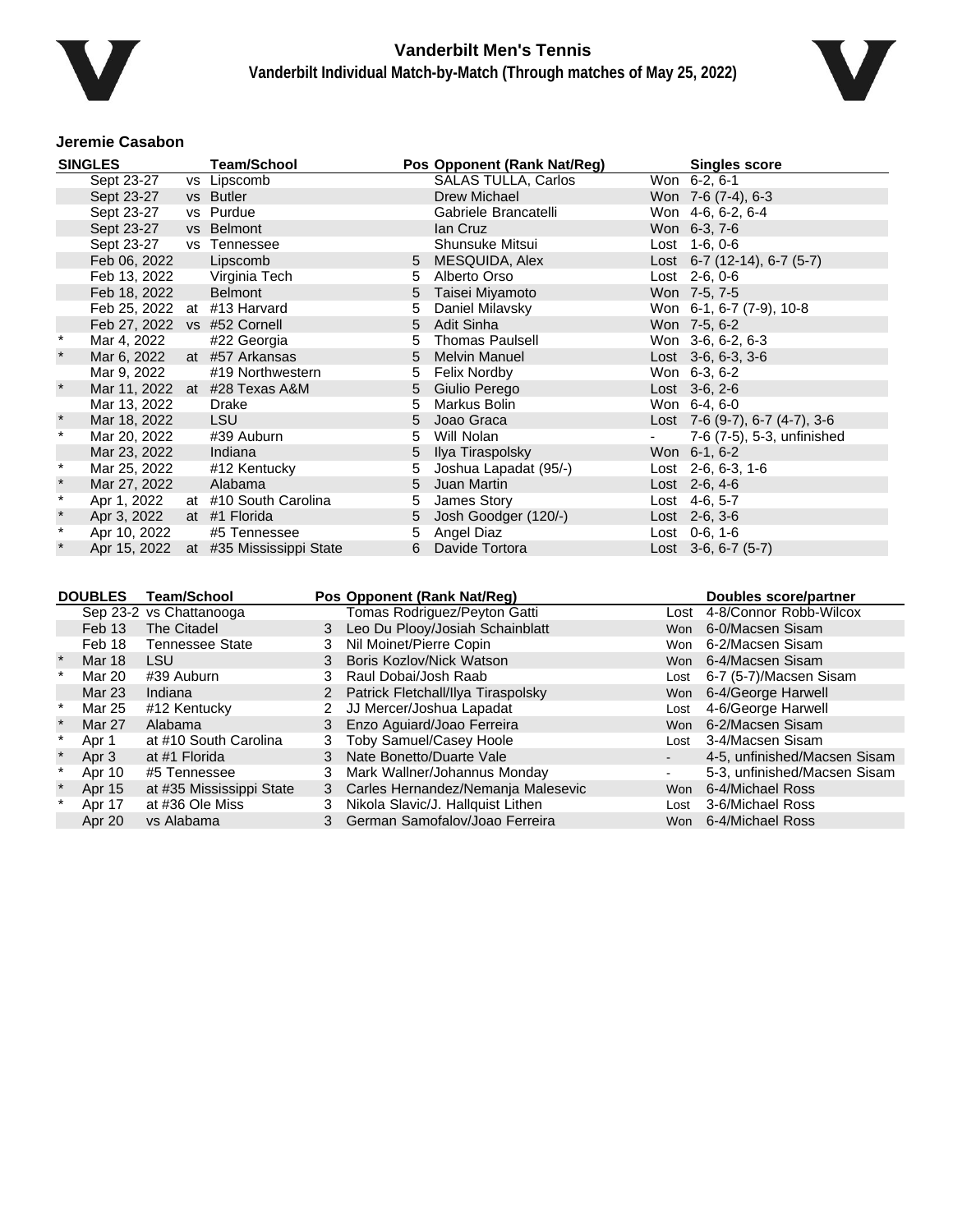



### **Marcus Ferreira**

|              | <b>SINGLES</b>              | <b>Team/School</b>            |           | Pos Opponent (Rank Nat/Reg) | <b>Singles score</b>                        |  |
|--------------|-----------------------------|-------------------------------|-----------|-----------------------------|---------------------------------------------|--|
|              | Sept 17-19                  | vs Auburn                     |           | Raul Dobai                  | Lost 6-3, 0-6, 2-6                          |  |
|              | Sept 17-19                  | vs Clemson                    |           | Jorge Plans                 | Lost 4-6, 6-4, 6-7 (1-7)                    |  |
|              | Sept 17-19                  | vs Miami (Fla.)               |           | Juan Martin Jalif           | Won 7-5, 7-5                                |  |
|              | Sept 23-27                  | vs Butler                     |           | <b>Michael Karr</b>         | Won 6-2, 6-1                                |  |
|              | Sept 23-27                  | vs East Tennessee State       |           | Hugo Lobo                   | Won 6-1, 6-4                                |  |
|              | Oct 15-17                   | vs Georgia Tech               |           | Chen Dong                   | Lost 5-7, 2-6                               |  |
|              | Oct 15-17                   | vs North Carolina             |           | Logan Zapp                  | Won 6-1, 6-2                                |  |
|              | Oct 15-17                   | vs Memphis                    |           | <b>Harry Rock</b>           | Lost 6-7, 6-2, 4-10                         |  |
|              | Jan 29, 2022                | vs Wisconsin                  | 3         | <b>Lenard Soha</b>          | Won 6-2, 3-6, 7-5                           |  |
|              | Feb 06, 2022                | Lipscomb                      | 3         | STOJANOVIC, Luka            | Won 6-2, 6-1                                |  |
|              | Feb 13, 2022                | Virginia Tech                 | 3         | Carlo Donato                | Won 6-4, 6-4                                |  |
|              | Feb 18, 2022                | <b>Belmont</b>                | 3         | Jack Randall                | Won 6-3, 6-4                                |  |
|              | Feb 18, 2022                | <b>Tennessee State</b>        | 3         | Pierre Copin                | Won 6-2, 6-0                                |  |
|              | Feb 25, 2022 at #13 Harvard |                               | 3         | Brian Shi (30/-)            | Lost 3-6, 2-6                               |  |
|              | Feb 27, 2022 vs #52 Cornell |                               | 3         | Radu Papoe                  | Lost $4-6, 6-7 (4-7)$                       |  |
|              | Mar 4, 2022                 | #22 Georgia                   | 3         | Trent Bryde (79/-)          | Lost $2-6, 6-4, 3-6$                        |  |
| $\star$      | Mar 6, 2022                 | at #57 Arkansas               | 3         | Oscar Pinto Sansano (119/-) | Won 6-2, 7-6 (7-4)                          |  |
|              | Mar 9, 2022                 | #19 Northwestern              | 3         | Trice Pickens (100/-)       | Won 7-6 (7-1), 4-6, 11-9                    |  |
| $\star$      |                             | Mar 11, 2022 at #28 Texas A&M | 3         | <b>Matthis Ross</b>         | Won 6-2, 6-3                                |  |
|              | Mar 13, 2022                | <b>Drake</b>                  | 3         | Oliver Johansson            | Won 7-6 (7-3), 6-3                          |  |
| $\star$      | Mar 18, 2022                | <b>LSU</b>                    | 3         | Kent Hunter                 | Lost $4-6, 2-6$                             |  |
|              | Mar 18, 2022                | Alabama A&M                   | 3         | Natiphat Mulada             | Won 6-0, 3-6, 10-4                          |  |
| $\star$      | Mar 20, 2022                | #39 Auburn                    | 3         | Raul Dobai                  | Lost $3-6, 6-7$ (4-7)                       |  |
|              | Mar 20, 2022                | <b>Tennessee State</b>        | 3         | <b>Maksims Kazijevs</b>     | Won 6-0, 6-2                                |  |
|              | Mar 23, 2022                | Indiana                       | 3         | Luka Vukovic                | Won 6-3, 3-1, retired                       |  |
| $\pmb{\ast}$ | Mar 25, 2022                | #12 Kentucky                  | 3         | Gabriel Diallo (9/-)        | Lost 4-6, 4-6                               |  |
| $\star$      | Mar 27, 2022                | Alabama                       | 3         | German Samofalov            | Won 7-6 (7-4), 6-1                          |  |
| $\star$      | Apr 1, 2022                 | at #10 South Carolina         | 3         | <b>Connor Thomson</b>       | Lost 3-6, 0-6                               |  |
| $\star$      | Apr 3, 2022                 | at #1 Florida                 | 3         | Duarte Vale (98/-)          | Lost 3-6, 1-6                               |  |
| $\star$      | Apr 10, 2022                | #5 Tennessee                  | 3         | Emile Hudd (45/-)           | Lost 2-6, 2-6                               |  |
| $\star$      | Apr 15, 2022                | at #35 Mississippi State      | 4         | Carles Hernandez            | Lost $7-6$ $(7-2)$ , $3-6$ , $0-1$ $(7-10)$ |  |
|              | Apr 17, 2022                | at #36 Ole Miss               | $4 \quad$ | Simon Junk                  | Lost $6-7$ (1-7), 3-6                       |  |
|              | Apr 20, 2022                | vs Alabama                    | 5         | Juan Martin                 | Lost $6-3, 4-6, 4-6$                        |  |

|         | <b>DOUBLES</b> | <b>Team/School</b>         |   | Pos Opponent (Rank Nat/Reg)          |                | <b>Doubles score/partner</b>   |
|---------|----------------|----------------------------|---|--------------------------------------|----------------|--------------------------------|
|         |                | Sep 17-1 vs Clemson        |   | Ryuhei Azuma/Spencer Whitaker        |                | Won 8-1/Michael Ross           |
|         |                | Sep 17-1 vs Miami (Fla.)   |   | Oren Vasser/Juan Martin Jalif        |                | Won 8-4/Michael Ross           |
|         |                | Sep 23-2 vs Indiana        |   | Mac Rogers/Jagger Saylor             |                | Won 8-2/Joubert Klopper        |
|         |                | Oct 15-1 vs Georgia Tech   |   | Brandon McKinney/Angel Guerrero      |                | Won 8-4/Joubert Klopper        |
|         |                | Oct 15-1 vs North Carolina |   | Peter Murphy/Chris Li                |                | Won 8-2/Joubert Klopper        |
|         |                | Oct 15-1 vs Memphis        |   | Pau Fanlo/Pablo Alemany Malea        |                | Won 8-6/Joubert Klopper        |
|         | Jan 29         | vs Wisconsin               | 3 | Lenard Soha/Tim Dzhurinskiy          | Won            | 6-4/Joubert Klopper            |
|         | Feb 06         | Lipscomb                   | 3 | BOGDANOVICH, Maksim/STOJANOVIC, Luka | Won            | 6-1/Joubert Klopper            |
|         | Feb 13         | Virginia Tech              |   | Alberto Orso/Carlo Donato            |                | 3-4, unfinished/Joubert Kloppe |
|         | Feb 13         | The Citadel                |   | Zvonko Bencedic/S. Kamieniecki       | Won            | 6-2/Joubert Klopper            |
|         | Feb 18         | Belmont                    | 3 | Alfred Wallin/Taisei Miyamoto        | Won            | 6-1/Joubert Klopper            |
|         | Feb 18         | <b>Tennessee State</b>     | 2 | Maksims Kazijevs/Diego Britt-Alvarez | Won            | 6-2/Joubert Klopper            |
|         | Feb 25         | at #13 Harvard             | 3 | Henry Schulenberg/Steven Sun         | Lost           | 2-6/Joubert Klopper            |
|         | Feb 27         | vs #52 Cornell             | 3 | Adit Sinha/Nathan Mao                | Lost           | 1-6/Joubert Klopper            |
| $\star$ | Mar 4          | #22 Georgia                | 3 | Blake Croyder/Erik Grevelius (42/-)  | Lost           | 4-6/Joubert Klopper            |
| $\star$ | Mar 6          | at #57 Arkansas            | 3 | Hunter Harrison/Jacob Sweeney        | Won            | 6-2/Joubert Klopper            |
|         | Mar 9          | #19 Northwestern           | 3 | Natan Spear/Trice Pickens            |                | 3-5, unfinished/Joubert Kloppe |
| $\star$ | <b>Mar 11</b>  | at #28 Texas A&M           | 3 | Giulio Perego/Raphael Perot          | $\blacksquare$ | 3-4, unfinished/Joubert Kloppe |
|         | <b>Mar 13</b>  | Drake                      | 3 | Matt Clegg/Reid Jarvis               | Lost           | 5-7/Joubert Klopper            |
|         | Mar 18         | Alabama A&M                | 3 | Freddie Lawrence/German Ruiz Crespo  | Won            | 6-1/Joubert Klopper            |
| $\star$ | Mar 20         | #39 Auburn                 | 2 | <b>Tyler Stice/Jan Galka</b>         |                | 5-6, unfinished/Joubert Kloppe |
|         | Mar 20         | <b>Tennessee State</b>     | 3 | Pierre Copin/D. Perez-Caraballo      | $\sim$         | 3-2, unfinished/Joubert Kloppe |
|         | Mar 23         | Indiana                    | 3 | Michael Andre/Luka Vukovic           | Lost           | 3-6/Joubert Klopper            |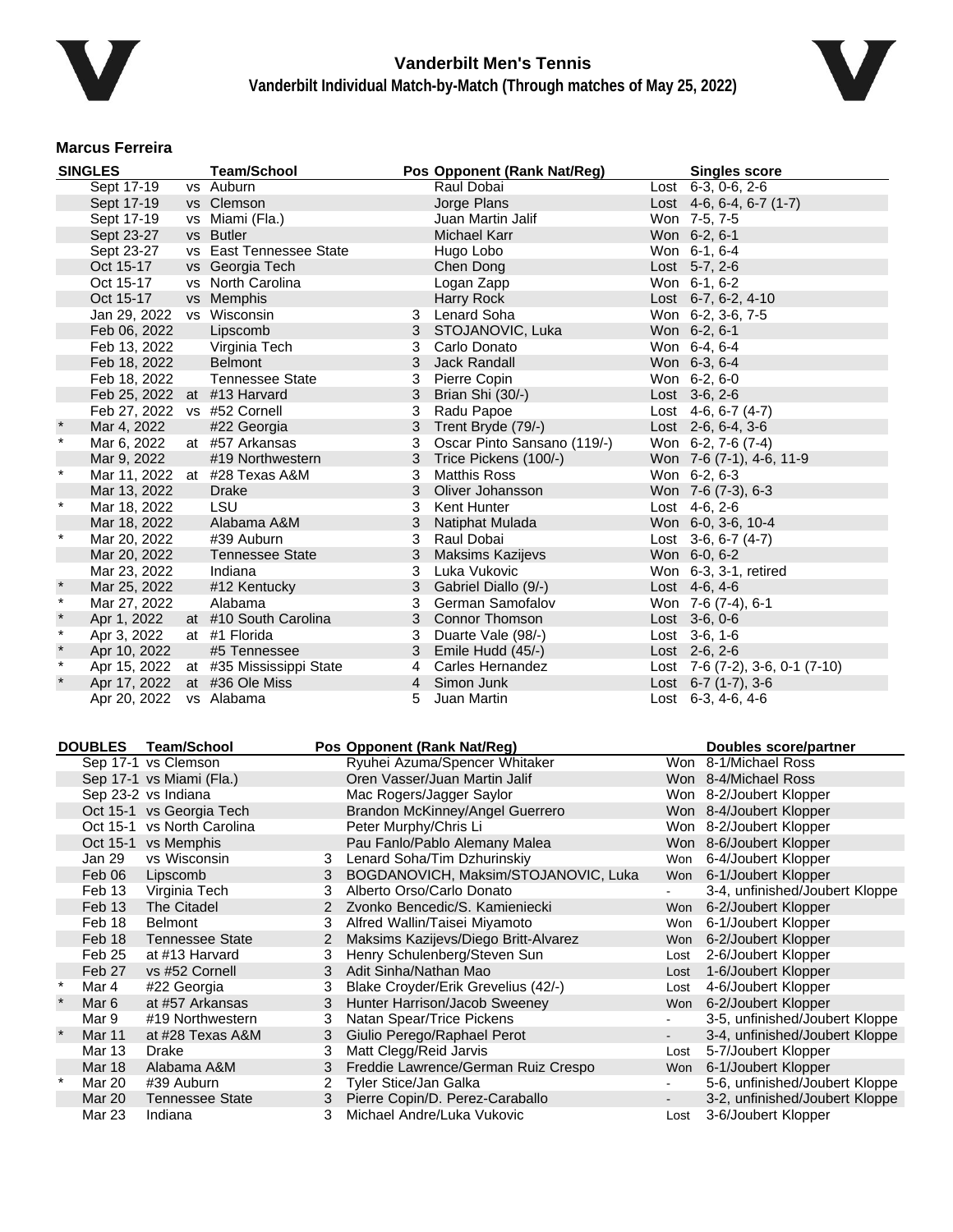



### **Max Freeman**

|              | <b>SINGLES</b>              |           | <b>Team/School</b>          |                | Pos Opponent (Rank Nat/Reg) |            | <b>Singles score</b>                  |  |
|--------------|-----------------------------|-----------|-----------------------------|----------------|-----------------------------|------------|---------------------------------------|--|
|              | Sept 17-19                  |           | vs Auburn                   |                | Will Nolan                  |            | Lost 1-6, 2-6                         |  |
|              | Sept 17-19                  |           | vs Clemson                  |                | <b>Tim Pitts</b>            |            | Lost 1-6, 2-6                         |  |
|              | Sept 17-19                  |           | vs Miami (Fla.)             |                | Casper Christensen          |            | Lost $6-1$ , $4-6$ , $3-6$            |  |
|              | Sept 23-27                  |           | vs Louisville               |                | David Mizrahi               |            | Won 6-7 (3-7), 7-5, 7-5               |  |
|              | Sept 23-27                  | <b>VS</b> | <b>East Tennessee State</b> |                | <b>Frazier Rengifo</b>      |            | Lost $6-7$ $(3-7)$ , $1-6$            |  |
|              | Oct 15-17                   |           | vs Georgia Tech             |                | Keshav Chopra               |            | Won 7-5, 4-6, 6-4                     |  |
|              | Oct 15-17                   |           | vs North Carolina           |                | Anuj Watane                 |            | Won 6-2, 6-1                          |  |
|              | Oct 15-17                   |           | vs Memphis                  |                | Pau Fanlo                   |            | Won 6-1, 6-3                          |  |
|              | Jan 29, 2022                |           | vs Wisconsin                | 4              | <b>Robin Parts</b>          |            | Won 6-1, 6-1                          |  |
|              | Feb 06, 2022                |           | Lipscomb                    | 4              | GARCIA-NIETO, Gon.          |            | Won 6-4, 6-4                          |  |
|              | Feb 13, 2022                |           | Virginia Tech               | 4              | Michael Shepheard           |            | Won 6-1, 5-7, 6-0                     |  |
|              | Feb 13, 2022                |           | The Citadel                 | 3              | Josiah Schainblatt          |            | Won 6-0, 6-2                          |  |
|              | Feb 18, 2022                |           | <b>Belmont</b>              | 4              | lan Cruz                    |            | Lost 4-6, 2-6                         |  |
|              | Feb 25, 2022 at #13 Harvard |           |                             | 4              | Ronan Jachuk                |            | Lost 3-6, 3-6                         |  |
|              | Feb 27, 2022 vs #52 Cornell |           |                             | 4              | Pietro Rimondini            |            | Won 6-4, 6-3                          |  |
|              | Mar 4, 2022                 |           | #22 Georgia                 | $4 \quad$      | Blake Croyder (76/-)        |            | Won 6-4, 6-3                          |  |
| $\star$      | Mar 6, 2022                 |           | at #57 Arkansas             | 4              | <b>Adrien Burdet</b>        |            | Won 6-4, 6-4                          |  |
|              | Mar 9, 2022                 |           | #19 Northwestern            | 4              | Presley Thieneman           |            | Won 6-3, 6-3                          |  |
| $\ast$       | Mar 11, 2022                |           | at #28 Texas A&M            | 4              | Guido Marson                |            | Lost 2-6, 4-6                         |  |
|              | Mar 13, 2022                |           | <b>Drake</b>                | $\overline{4}$ | Evan Fragistas              |            | Lost $6-4$ , 2-6, 1-6                 |  |
| $\star$      | Mar 18, 2022                |           | LSU                         | 4              | Gabriel Diaz Freire         |            | Lost 6-4, 5-7, 2-6                    |  |
| $\star$      | Mar 20, 2022                |           | #39 Auburn                  | 4              | Tad Maclean (110/-)         |            | Lost 2-6, 2-6                         |  |
|              | Mar 20, 2022                |           | <b>Tennessee State</b>      | 4              | Diego Britt-Alvarez         |            | Won 6-4, 6-2                          |  |
|              | Mar 23, 2022                |           | Indiana                     | $\overline{4}$ | Vikash Singh                | $\sim 100$ | 6-2, 4-1, unfinished                  |  |
| $\star$      | Mar 25, 2022                |           | #12 Kentucky                | 4              | Francois Musitelli (61/-)   |            | Lost $3-6, 3-6$                       |  |
| $\pmb{\ast}$ | Mar 27, 2022                |           | Alabama                     | 4              | Patrick Kaukovalta          |            | Lost $6-0$ , $0-6$ , $2-6$            |  |
| $\star$      | Apr 1, 2022                 |           | at #10 South Carolina       | 4              | Raphael Lambling            |            | $Last 0-6, 3-6$                       |  |
| $\pmb{\ast}$ | Apr 3, 2022                 |           | at #1 Florida               | 4              | Andy Andrade (93/-)         |            | Lost $1-6, 4-6$                       |  |
| $\ast$       | Apr 10, 2022                |           | #5 Tennessee                | 4              | <b>Shunsuke Mitsui</b>      |            | Lost $7-6$ $(7-3)$ , 5-7, 6-7 $(1-6)$ |  |
| $\star$      | Apr 15, 2022                |           | at #35 Mississippi State    | 3              | Gregor Ramskogler           |            | Lost $3-6, 6-2, 3-6$                  |  |
| $\star$      | Apr 17, 2022                |           | at #36 Ole Miss             | 3              | J. Hallquist Lithen         |            | Lost 7-6 (7-3), 4-6, 0-1 (1-10)       |  |
|              | Apr 20, 2022                |           | vs Alabama                  | 3              | Patrick Kaukovalta          |            | Won 6-1, 6-4                          |  |

| <b>DOUBLES</b> | <b>Team/School</b>         |                | Pos Opponent (Rank Nat/Reg)        |      | Doubles score/partner          |
|----------------|----------------------------|----------------|------------------------------------|------|--------------------------------|
|                | Sep 17-1 vs Auburn         |                | Tad Maclean/Fin Murgett (7/-)      |      | Lost 8-9 (4-7)/George Harwell  |
|                | Sep 17-1 vs Clemson        |                | Yizhou Liu/Teodor Giusca (15/-)    |      | Won 8-6/George Harwell         |
|                | Sep 17-1 vs Miami (Fla.)   |                | Dan Martin/Franco Aubone           |      | Lost 4-8/George Harwell        |
|                | Sep 23-2 vs Memphis        |                | Harry Rock/Pablo Alemany Malea     |      | Won 8-6/George Harwell         |
|                | Sep 23-2 vs Kentucky       |                | JJ Mercer/Joshua Lapadat           |      | Lost 2-8/George Harwell        |
|                | Oct 15-1 vs Georgia Tech   |                | Keshav Chopra/Chen Dong            |      | Won 8-6/George Harwell         |
|                | Oct 15-1 vs North Carolina |                | Logan Zapp/Casey Kania             |      | Lost 3-8/George Harwell        |
|                | Oct 15-1 vs Lipscomb       |                | BOGDANOVICH, Maksim/URIBE, Pedro   |      | Won 8-1/George Harwell         |
| Jan 29         | vs Wisconsin               |                | Robin Parts/Sebastian Vile         | Won  | 6-1/George Harwell             |
| Feb 06         | Lipscomb                   | $\overline{2}$ | FISCHER, Sam/PENNY, Jake           | Won  | 6-2/George Harwell             |
| Feb 13         | Virginia Tech              | 2              | Alvaro Ariza/Michael Shepheard     | Won  | 6-4/George Harwell             |
| Feb 18         | <b>Belmont</b>             | 2              | Jack Randall/Arthur Toledo         | Lost | 3-6/George Harwell             |
| Feb 25         | at #13 Harvard             | 2              | Harris Walker/Ronan Jachuk         | Won  | 6-2/George Harwell             |
| Feb 27         | vs #52 Cornell             | $\overline{2}$ | Pietro Rimondini/Jack McCarthy     | Lost | 3-6/George Harwell             |
| Mar 4          | #22 Georgia                | 2              | Trent Bryde/Philip Henning (41/-)  | Lost | 3-6/George Harwell             |
| Mar 6          | at #57 Arkansas            | 2              | Adrien Burdet/Melvin Manuel (47/-) | Won  | 6-2/George Harwell             |
| Mar 9          | #19 Northwestern           | 2              | Brian Berdusco/Simen Bratholm      | Won  | 6-3/George Harwell             |
| Mar 11         | at #28 Texas A&M           | $\overline{2}$ | Matthis Ross/Stefan Storch         | Lost | 1-6/George Harwell             |
| Mar 13         | Drake                      | 2              | Matija Matic/Evan Fragistas        | Lost | 3-6/George Harwell             |
| <b>Mar 18</b>  | <b>LSU</b>                 | 2              | Gabriel Diaz Freire/Kent Hunter    | Lost | 3-6/George Harwell             |
| <b>Mar 18</b>  | Alabama A&M                | 2              | Divesh Gahlot/Cheng Chang          |      | 4-2, unfinished/George Harwell |
| Mar 20         | <b>Tennessee State</b>     | $\overline{2}$ | Nil Moinet/Diego Britt-Alvarez     | Won  | 6-1/George Harwell             |
| Mar 27         | Alabama                    | 2              | Patrick Kaukovalta/Juan Martin     |      | 4-4, unfinished/George Harwell |
| Apr 1          | at #10 South Carolina      | 2              | Raphael Lambling/James Story       | Lost | 1-6/George Harwell             |
| Apr 3          | at #1 Florida              | 2              | Andy Andrade/Mattias Siimar (27/-) | Lost | 3-6/George Harwell             |
| Apr 10         | #5 Tennessee               | $\overline{2}$ | Emile Hudd/Shunsuke Mitsui (19/-)  |      | Lost 4-6/George Harwell        |
|                |                            |                |                                    |      |                                |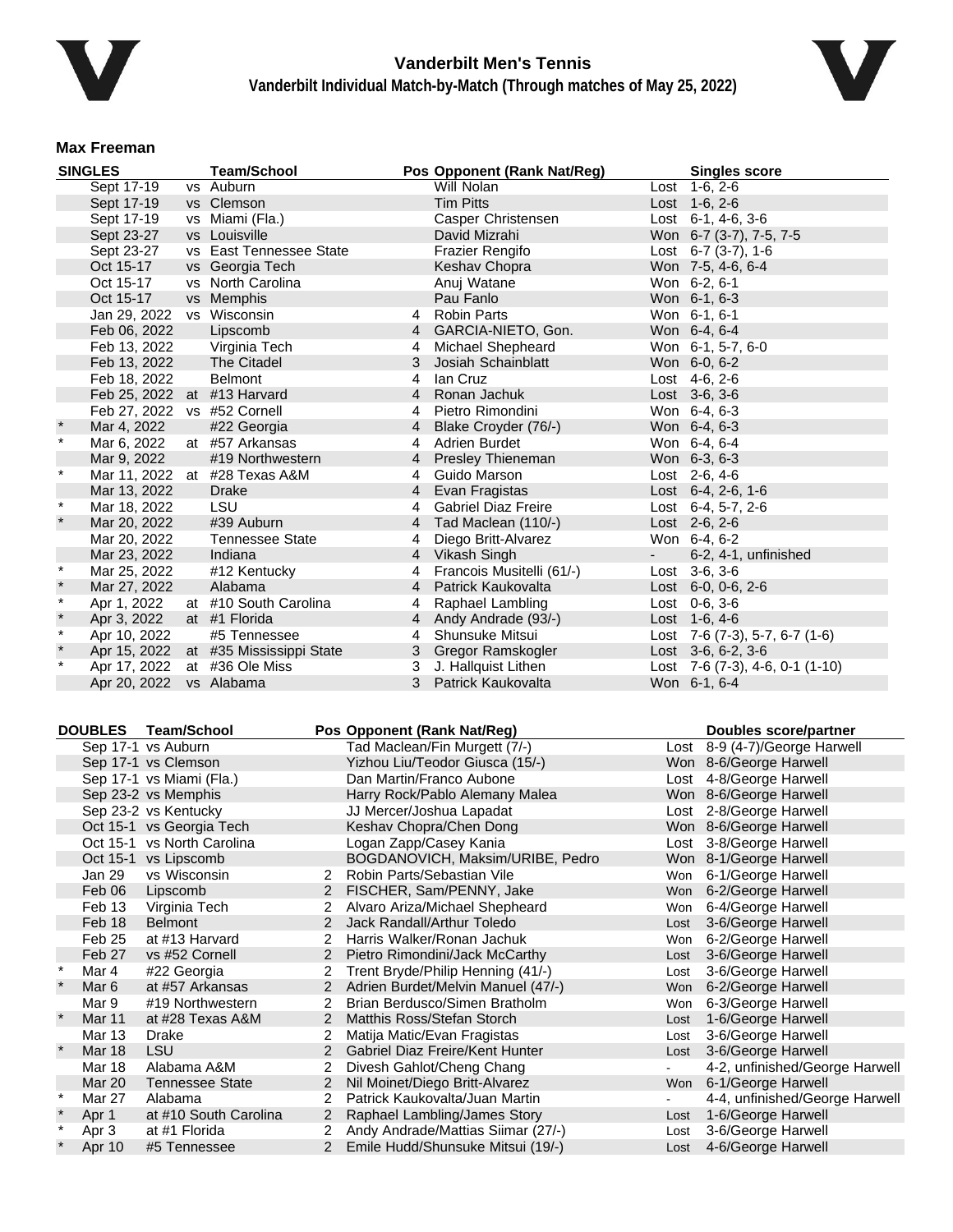



## **George Harwell**

|         | <b>SINGLES</b>               | <b>Team/School</b>                    |              | Pos Opponent (Rank Nat/Reg) |        | <b>Singles score</b>        |
|---------|------------------------------|---------------------------------------|--------------|-----------------------------|--------|-----------------------------|
|         | Sept 17-19                   | vs Auburn                             |              | Tyler Stice (19/-)          |        | Lost 1-6, 2-6               |
|         | Sept 17-19                   | vs Clemson                            |              | Ryuhei Azuma                |        | Won 6-4, 3-6, 6-4           |
|         | Sept 17-19                   | vs Miami (Fla.)                       |              | Bojan Jankulovski           |        | Won 6-2, 6-2                |
|         | Sept 23-27                   | vs Ball State                         |              | Parrish Simmons             |        | Won 6-2, 6-4                |
|         | Sept 23-27                   | vs Northern Kentucky                  |              | <b>Trevor Ball</b>          |        | Won 6-0, 6-0                |
|         | Sept 23-27                   | vs Belmont                            |              | <b>Tomas Luis</b>           |        | Won 6-3, 7-6 (7-3)          |
|         | Sept 23-27                   | vs Middle Tennessee                   |              | Stijn Slump (109/-)         |        | Lost 4-6, 1-6               |
|         | Oct 15-17                    | vs Georgia Tech                       |              | Andres Martin (31/-)        |        | Won 6-4, 5-7, 7-5           |
|         | Oct 15-17                    | vs North Carolina                     |              | <b>Brian Cernoch</b>        |        | Won 7-5, 6-4                |
|         | Oct 15-17                    | vs Memphis                            |              | Jeremy Taylor               |        | Won 6-3, 6-2                |
|         | Jan 29, 2022                 | vs Wisconsin                          | 1            | <b>Jared Pratt</b>          |        | Won 7-6 (7-4), 6-3          |
|         | Feb 06, 2022                 | Lipscomb                              | $\mathbf{1}$ | BOGDANOVICH, Maksim         |        | Won 6-4, 6-4                |
|         | Feb 13, 2022                 | Virginia Tech                         | 1            | Ryan Fishback (70/-)        |        | Lost 6-3, 6-7 (3-7), 5-7    |
|         | Feb 13, 2022                 | The Citadel                           |              | 2 Zvonko Bencedic           |        | Won 6-3, 6-2                |
|         | Feb 18, 2022                 | <b>Belmont</b>                        | 1            | <b>Arthur Toledo</b>        |        | Won 6-4, 6-1                |
|         | Feb 18, 2022                 | <b>Tennessee State</b>                | $\mathbf{1}$ | <b>Nil Moinet</b>           | $\sim$ | 6-1, 5-2, unfinished        |
|         | Feb 25, 2022 at #13 Harvard  |                                       | 1            | Henry Schulenberg (20/-)    |        | Lost 3-6, 5-7               |
|         | Feb 27, 2022 vs #52 Cornell  |                                       | $\mathbf{1}$ | Alafia Ayeni (34/-)         |        | Won 6-4, 6-7 (5-7), 6-3     |
| $\ast$  | Mar 4, 2022                  | #22 Georgia                           | 1            | Hamish Stewart (22/-)       |        | Lost 2-6, 7-6 $(7-5)$ , 5-7 |
| $\star$ | Mar 6, 2022                  | at #57 Arkansas                       | $\mathbf{1}$ | Alex Reco (38/-)            |        | Lost $4-6, 6-3, 0-6$        |
|         | Mar 9, 2022                  | #19 Northwestern                      | 1            | Steven Forman (67/-)        |        | Lost 2-6, 4-6               |
| $\star$ |                              | Mar 11, 2022 at #28 Texas A&M         | $\mathbf{1}$ | Noah Schachter              |        | Lost $4-6, 6-4, 3-6$        |
|         | Mar 13, 2022                 | <b>Drake</b>                          | 1            | Jeremy Schifris             |        | Won 6-1, 6-4                |
| $\ast$  | Mar 18, 2022                 | <b>LSU</b>                            |              | Ronald Hohmann (50/-)       |        | Lost 4-6, 3-6               |
|         | Mar 18, 2022                 | Alabama A&M                           | 1            | Vence Ntcha                 |        | Won 6-2, 6-0                |
| $\star$ | Mar 20, 2022                 | #39 Auburn                            | $\mathbf{1}$ | Tyler Stice (83/-)          |        | Won 6-1, 2-6, 6-4           |
|         | Mar 20, 2022                 | <b>Tennessee State</b>                | 1.           | Leandros Misdrachis         |        | Won 6-0, 6-1                |
|         | Mar 23, 2022                 | Indiana                               | 1            | <b>Carson Haskins</b>       |        | Won 6-2, 6-1                |
| $\star$ | Mar 25, 2022                 | #12 Kentucky                          | 1            | Liam Draxl (94/-)           |        | Won 7-5, 1-6, 7-6 (7-4)     |
| $\star$ | Mar 27, 2022                 | Alabama                               | $\mathbf{1}$ | Filip Planinsek (112/-)     |        | Lost $1-6, 4-6$             |
| $\star$ | Apr 1, 2022                  | at #10 South Carolina                 | 1            | Daniel Rodrigues (3/-)      |        | Lost 4-6, 6-7 (5-7)         |
| $\star$ | Apr 3, 2022                  | at #1 Florida                         | $\mathbf{1}$ | Ben Shelton (1/-)           |        | Lost $3-6, 2-6$             |
| $\star$ | Apr 10, 2022                 | #5 Tennessee                          | $\mathbf{1}$ | Adam Walton (14/-)          |        | Won 7-6 (8-6), 6-2          |
| $\star$ |                              | Apr 15, 2022 at #35 Mississippi State | 1            | Florian Broska (27/-)       |        | Lost 6-3, 4-6, 3-6          |
| $\star$ | Apr 17, 2022 at #36 Ole Miss |                                       | 1            | Nikola Slavic (28/-)        |        | Lost 1-6, 4-6               |
|         | Apr 20, 2022 vs Alabama      |                                       | $\mathbf{1}$ | Filip Planinsek (32/-)      |        | Lost 3-6, 3-6               |
|         | May 23, 2022 vs Virginia     |                                       |              | R64 Chris Rodesch (30/-)    |        | Lost $3-6, 4-6$             |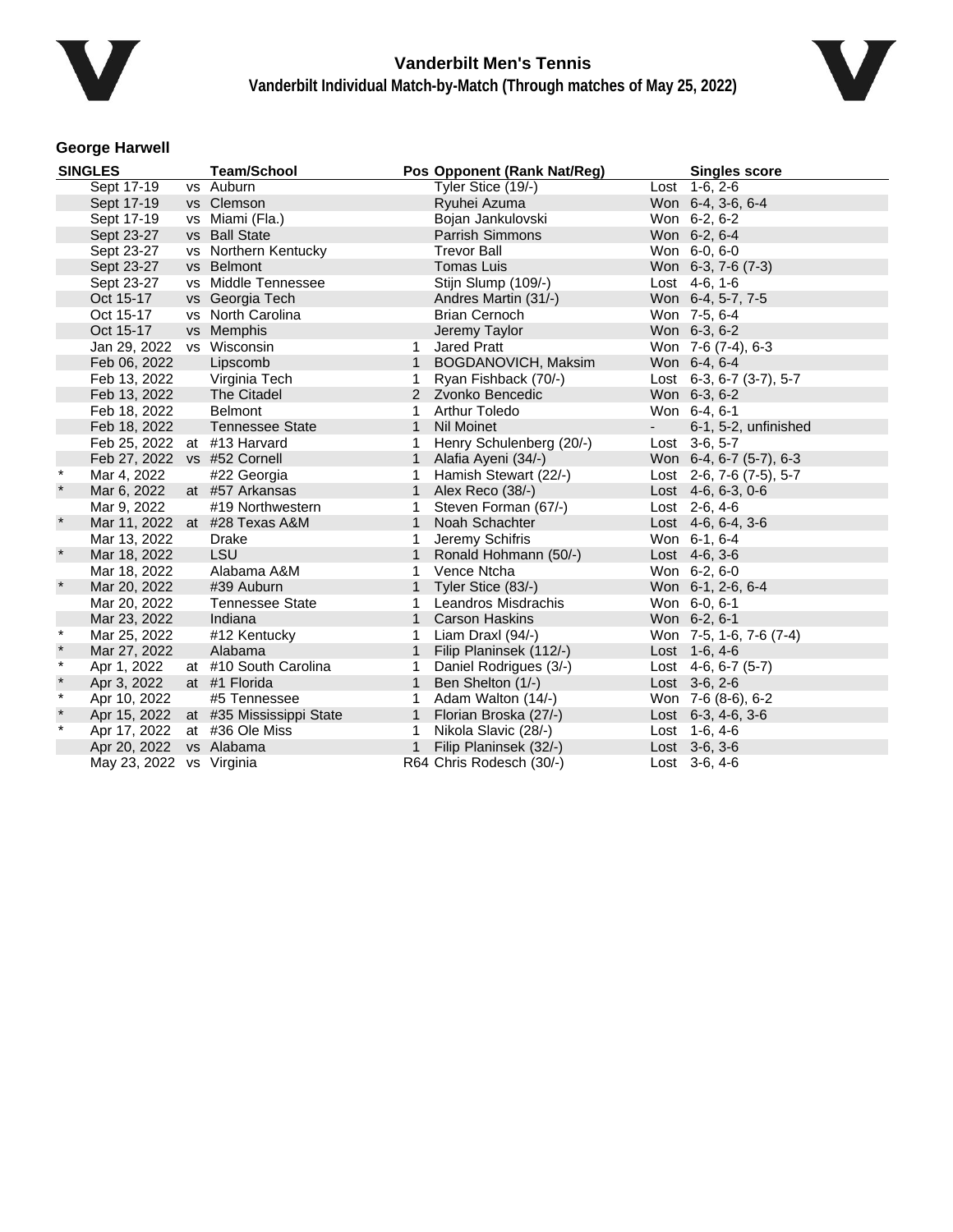



## **George Harwell**

| <b>DOUBLES</b> |                  | <b>Team/School</b>         |                      | Pos Opponent (Rank Nat/Reg)        |            | <b>Doubles score/partner</b>   |
|----------------|------------------|----------------------------|----------------------|------------------------------------|------------|--------------------------------|
|                |                  | Sep 17-1 vs Auburn         |                      | Tad Maclean/Fin Murgett (7/-)      |            | Lost 8-9 (4-7)/Max Freeman     |
|                |                  | Sep 17-1 vs Clemson        |                      | Yizhou Liu/Teodor Giusca (15/-)    |            | Won 8-6/Max Freeman            |
|                |                  | Sep 17-1 vs Miami (Fla.)   |                      | Dan Martin/Franco Aubone           |            | Lost 4-8/Max Freeman           |
|                |                  | Sep 23-2 vs Memphis        |                      | Harry Rock/Pablo Alemany Malea     |            | Won 8-6/Max Freeman            |
|                |                  | Sep 23-2 vs Kentucky       |                      | JJ Mercer/Joshua Lapadat           |            | Lost 2-8/Max Freeman           |
|                |                  | Oct 15-1 vs Georgia Tech   |                      | Keshav Chopra/Chen Dong            |            | Won 8-6/Max Freeman            |
|                |                  | Oct 15-1 vs North Carolina |                      | Logan Zapp/Casey Kania             |            | Lost 3-8/Max Freeman           |
|                |                  | Oct 15-1 vs Lipscomb       |                      | BOGDANOVICH, Maksim/URIBE, Pedro   |            | Won 8-1/Max Freeman            |
|                | Jan 29           | vs Wisconsin               | 2                    | Robin Parts/Sebastian Vile         | Won        | 6-1/Max Freeman                |
|                | Feb 06           | Lipscomb                   |                      | FISCHER, Sam/PENNY, Jake           |            | Won 6-2/Max Freeman            |
|                | Feb 13           | Virginia Tech              | $\mathbf{2}^{\circ}$ | Alvaro Ariza/Michael Shepheard     |            | Won 6-4/Max Freeman            |
|                | Feb 18           | <b>Belmont</b>             | $\mathcal{P}$        | Jack Randall/Arthur Toledo         | Lost       | 3-6/Max Freeman                |
|                | Feb 25           | at #13 Harvard             | 2                    | Harris Walker/Ronan Jachuk         | Won        | 6-2/Max Freeman                |
|                | Feb 27           | vs #52 Cornell             | $\overline{2}$       | Pietro Rimondini/Jack McCarthy     |            | Lost 3-6/Max Freeman           |
| $\ast$         | Mar 4            | #22 Georgia                |                      | Trent Bryde/Philip Henning (41/-)  | Lost       | 3-6/Max Freeman                |
| $\star$        | Mar <sub>6</sub> | at #57 Arkansas            | 2                    | Adrien Burdet/Melvin Manuel (47/-) | Won        | 6-2/Max Freeman                |
|                | Mar 9            | #19 Northwestern           | 2                    | Brian Berdusco/Simen Bratholm      | Won        | 6-3/Max Freeman                |
|                | <b>Mar 11</b>    | at #28 Texas A&M           | 2                    | Matthis Ross/Stefan Storch         | Lost       | 1-6/Max Freeman                |
|                | <b>Mar 13</b>    | <b>Drake</b>               | 2                    | Matija Matic/Evan Fragistas        | Lost       | 3-6/Max Freeman                |
|                | Mar 18           | <b>LSU</b>                 | 2                    | Gabriel Diaz Freire/Kent Hunter    | Lost       | 3-6/Max Freeman                |
|                | <b>Mar 18</b>    | Alabama A&M                | 2                    | Divesh Gahlot/Cheng Chang          | $\sim$     | 4-2, unfinished/Max Freeman    |
|                | <b>Mar 20</b>    | <b>Tennessee State</b>     | 2                    | Nil Moinet/Diego Britt-Alvarez     |            | Won 6-1/Max Freeman            |
|                | Mar 23           | Indiana                    | $\overline{2}$       | Patrick Fletchall/Ilya Tiraspolsky | <b>Won</b> | 6-4/Jeremie Casabon            |
|                | <b>Mar 25</b>    | #12 Kentucky               | 2                    | JJ Mercer/Joshua Lapadat           | Lost       | 4-6/Jeremie Casabon            |
| $\ast$         | <b>Mar 27</b>    | Alabama                    | 2                    | Patrick Kaukovalta/Juan Martin     |            | 4-4, unfinished/Max Freeman    |
|                | Apr 1            | at #10 South Carolina      | 2                    | Raphael Lambling/James Story       | Lost       | 1-6/Max Freeman                |
| $\star$        | Apr 3            | at #1 Florida              |                      | Andy Andrade/Mattias Siimar (27/-) | Lost       | 3-6/Max Freeman                |
|                | Apr 10           | #5 Tennessee               | $\overline{2}$       | Emile Hudd/Shunsuke Mitsui (19/-)  | Lost       | 4-6/Max Freeman                |
| $\ast$         | Apr 15           | at #35 Mississippi State   | 2                    | Alberto Colas/Davide Tortora       | Won        | 6-1/Joubert Klopper            |
|                | Apr 17           | at #36 Ole Miss            | $\mathcal{P}$        | Jan Soren Hain/Simon Junk          | Lost       | 1-6/Joubert Klopper            |
|                | Apr 20           | vs Alabama                 |                      | Enzo Aguiard/Juan Martin           |            | 4-5, unfinished/Joubert Kloppe |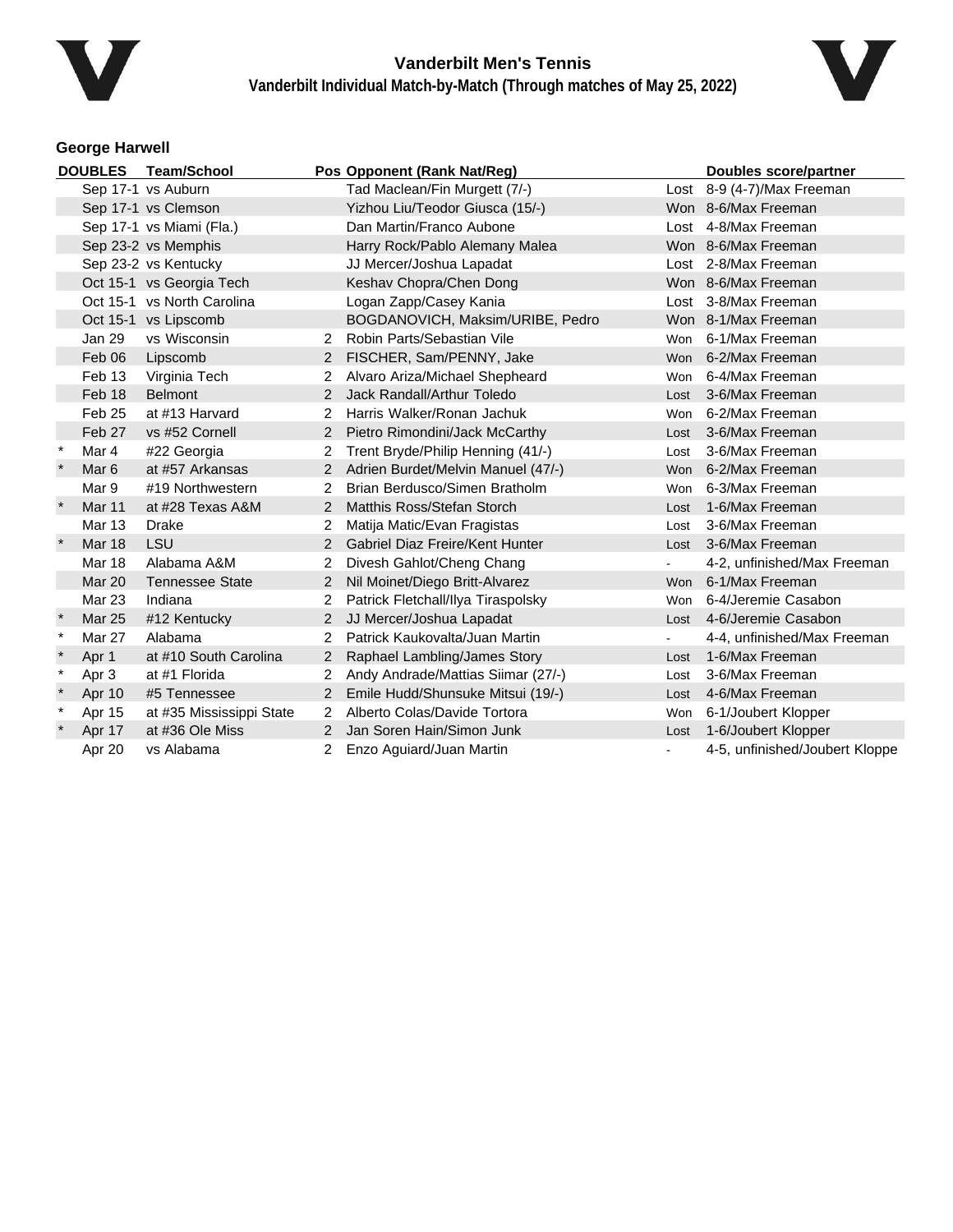



### **Joubert Klopper**

|              | <b>SINGLES</b>              | <b>Team/School</b>            |                | Pos Opponent (Rank Nat/Reg) |                | <b>Singles score</b>            |
|--------------|-----------------------------|-------------------------------|----------------|-----------------------------|----------------|---------------------------------|
|              | Sept 17-19                  | vs Auburn                     |                | Jan Galka                   |                | Won 7-6 (7-2), 6-1              |
|              | Sept 17-19                  | vs Clemson                    |                | Teodor Giusca (80/-)        |                | Lost $3-6, 6-7$ (1-7)           |
|              | Sept 17-19                  | vs Miami (Fla.)               |                | Oren Vasser                 |                | Won 6-2, 6-4                    |
|              | Sept 23-27                  | vs Xavier                     |                | Ryan Cahill                 |                | Won 6-2, 6-3                    |
|              | Sept 23-27                  | vs Purdue                     |                | Gabriele Brancatelli        |                | Won 6-1, 6-2                    |
|              | Sept 23-27                  | vs Butler                     |                | Alvaro Huete                |                | Won 3-6, 6-3, 6-2               |
|              | Sept 23-27                  | vs Louisville                 |                | Matthew Fung                |                | Won 7-6 (7-3), 6-2              |
|              | Sept 23-27                  | vs Kentucky                   |                | <b>Gabriel Diallo</b>       |                | Lost 5-7, 2-6                   |
|              | Oct 8-10                    | vs Charlotte                  |                | Mikhail Sokolovskiy         |                | Lost 2-6, 6-3, 5-7              |
|              | Oct 8-10                    | vs Dartmouth                  |                | Alejandro Quiles            |                | Won 6-2, 6-3                    |
|              | Oct 8-10                    | vs Tennessee                  |                | Mark Wallner                |                | Won 3-2, retired                |
|              | Oct 8-10                    | vs Furman                     |                | Ivan Mitric                 |                | Won 6-2, 6-3                    |
|              | Oct 15-17                   | vs Georgia Tech               |                | Marcus McDaniel (26/-)      |                | Won 7-5, 7-6                    |
|              | Oct 15-17                   | vs North Carolina             |                | Mac Kiger                   |                | Won 7-6, 7-6                    |
|              | Oct 15-17                   | vs Memphis                    |                | David Stevenson (76/-)      |                | Won 6-3, 7-5                    |
|              | Jan 29, 2022                | vs Wisconsin                  |                | 2 Gabriel Huber             |                | Won 6-2, 6-2                    |
|              | Feb 06, 2022                | Lipscomb                      | 2              | URIBE, Pedro                |                | Won 6-2, 6-1                    |
|              | Feb 13, 2022                | Virginia Tech                 |                | 2 Alvaro Ariza              |                | Won 7-6 (7-2), 6-4              |
|              | Feb 13, 2022                | The Citadel                   | 1              | Hayden Shoemake             |                | Won 6-2, 6-0                    |
|              | Feb 18, 2022                | <b>Belmont</b>                |                | 2 Tomas Luis                |                | Won 6-2, 6-7 (5-7), 6-1         |
|              | Feb 18, 2022                | <b>Tennessee State</b>        | 2              | <b>Maksims Kazijevs</b>     |                | Won 6-0, 6-0                    |
|              | Feb 25, 2022 at #13 Harvard |                               |                | 2 Harris Walker (25/-)      |                | Lost $5-7, 3-6$                 |
|              | Feb 27, 2022 vs #52 Cornell |                               | 2              | Vladislav Melnic            |                | Lost $3-6$ , $7-6$ (12-10), 2-6 |
| $\star$      | Mar 4, 2022                 | #22 Georgia                   | $\overline{2}$ | Tristan McCormick (47/-)    |                | Lost 4-6, 3-6                   |
| $\star$      | Mar 6, 2022                 | at #57 Arkansas               | 2              | Nico Rousset                |                | Won 7-6 (7-4), 6-2              |
|              | Mar 9, 2022                 | #19 Northwestern              | $\overline{2}$ | Simen Bratholm              |                | Won 6-3, 6-4                    |
| $\star$      |                             | Mar 11, 2022 at #28 Texas A&M | 2              | Raphael Perot (98/-)        |                | Won 6-4, 6-3                    |
|              | Mar 13, 2022                | <b>Drake</b>                  |                | 2 Matija Matic              |                | Lost 5-7, 6-4, 1-6              |
| $\star$      | Mar 18, 2022                | LSU                           |                | 2 Vlad Lobak                |                | Won 6-4, 6-4                    |
|              | Mar 18, 2022                | Alabama A&M                   | 2              | Rodrigo Arana Rios          |                | Won 6-0, 6-1                    |
| $\star$      | Mar 20, 2022                | #39 Auburn                    | 2              | Jan Galka (124/-)           | $\blacksquare$ | 1-6, 6-2, 2-5, unfinished       |
|              | Mar 20, 2022                | <b>Tennessee State</b>        |                | 2 D. Perez-Caraballo        |                | Won 6-3, 6-3                    |
|              | Mar 23, 2022                | Indiana                       | 2              | <b>Patrick Fletchall</b>    |                | 6-1, 4-4, unfinished            |
| $\pmb{\ast}$ | Mar 25, 2022                | #12 Kentucky                  | $2^{\circ}$    | Millen Hurrion (114/-)      |                | Won 6-2, 7-5                    |
| $\star$      | Mar 27, 2022                | Alabama                       | 2              | Enzo Aguiard                |                | Won 6-2, 3-6, 6-4               |
| $\star$      | Apr 1, 2022                 | at #10 South Carolina         | $\overline{2}$ | Toby Samuel (57/-)          |                | Lost 4-6, 0-6                   |
| $\star$      | Apr 3, 2022                 | at #1 Florida                 | 2              | Sam Riffice (26/-)          |                | Lost 3-6, 2-6                   |
| $\star$      | Apr 10, 2022                | #5 Tennessee                  | $\overline{2}$ | Johannus Monday (5/-)       |                | Won 6-3, 6-4                    |
| $\star$      | Apr 15, 2022                | at #35 Mississippi State      | 2              | Nemanja Malesevic (74/-)    |                | Lost $2-6, 0-6$                 |
| $\star$      | Apr 17, 2022                | at #36 Ole Miss               | $\overline{2}$ | <b>Finn Reynolds</b>        |                | Lost $5-7, 3-6$                 |
|              | Apr 20, 2022                | vs Alabama                    | $\overline{2}$ | Enzo Aguiard                |                | Lost $4-6, 6-7 (4-7)$           |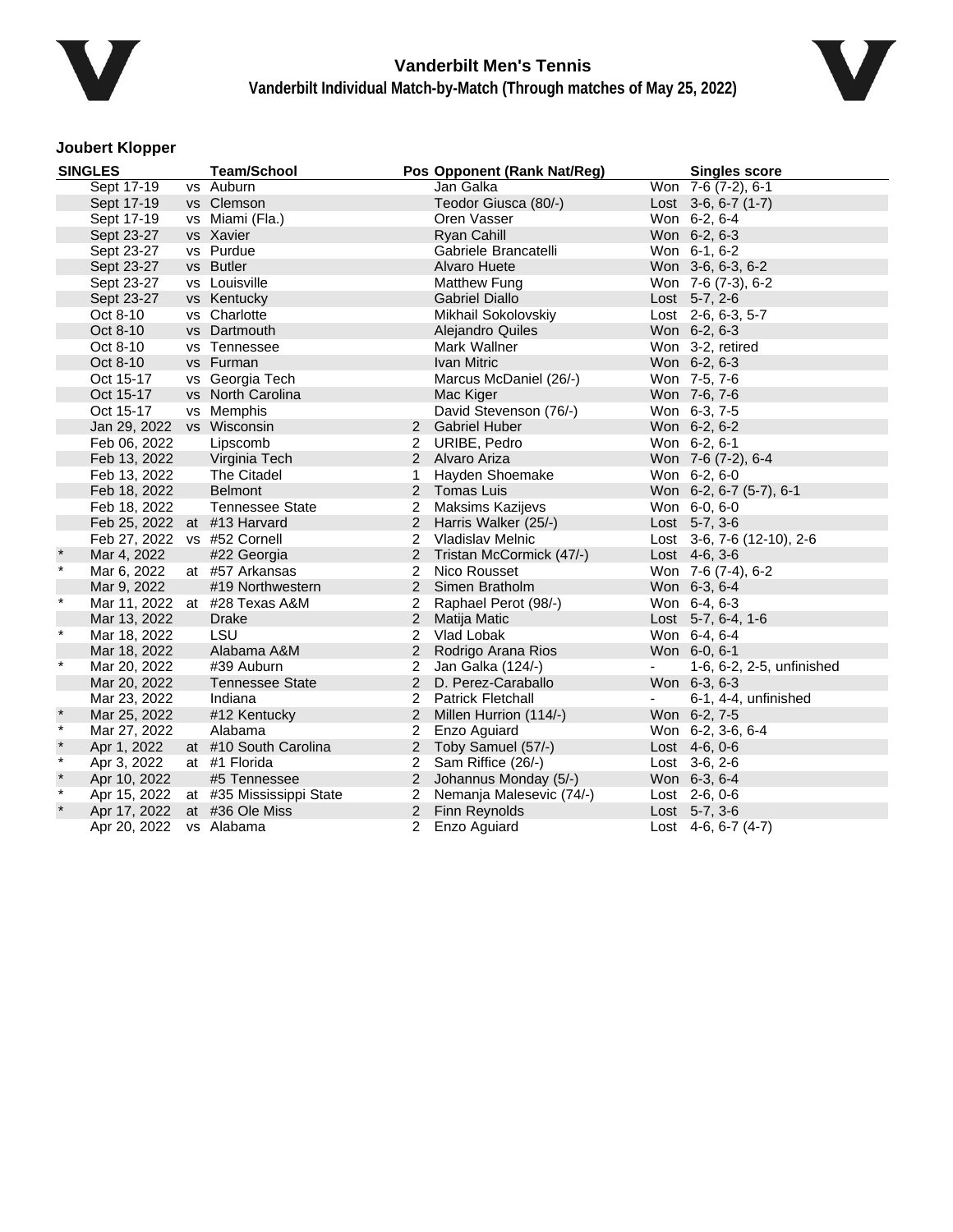



### **Joubert Klopper**

| <b>Team/School</b><br><b>DOUBLES</b> |                  |                                   | Pos Opponent (Rank Nat/Reg) |                                      | <b>Doubles score/partner</b> |                                |
|--------------------------------------|------------------|-----------------------------------|-----------------------------|--------------------------------------|------------------------------|--------------------------------|
|                                      |                  | Sep 17-1 vs Auburn                |                             | Will Nolan/Raul Dobai                |                              | Lost 7-9/Macsen Sisam          |
|                                      |                  | Sep 17-1 vs Clemson               |                             | Tim Pitts/Trey Stinchcomb            |                              | Won 8-4/Connor Robb-Wilcox     |
|                                      |                  | Sep 17-1 vs Miami (Fla.)          |                             | Oren Vasser/Bojan Jankulovski        |                              | Won 8-5/Connor Robb-Wilcox     |
|                                      |                  | Sep 23-2 vs Indiana               |                             | Mac Rogers/Jagger Saylor             |                              | Won 8-2/Marcus Ferreira        |
|                                      |                  | Oct 8-10 vs North Carolina-Wilmin |                             | Beka Rasamatov/Davide Innocenti      |                              | Lost 3-8/Connor Robb-Wilcox    |
|                                      |                  | Oct 8-10 vs Miami (Fla.)          |                             | Oren Vasser/Juan Martin Jalif        |                              | Won 8-2/Connor Robb-Wilcox     |
|                                      |                  | Oct 8-10 vs North Carolina-Wilmin |                             | Reece Falck/Trey Mallory             |                              | Won 8-4/Connor Robb-Wilcox     |
|                                      |                  | Oct 15-1 vs Georgia Tech          |                             | Brandon McKinney/Angel Guerrero      |                              | Won 8-4/Marcus Ferreira        |
|                                      |                  | Oct 15-1 vs North Carolina        |                             | Peter Murphy/Chris Li                |                              | Won 8-2/Marcus Ferreira        |
|                                      |                  | Oct 15-1 vs Memphis               |                             | Pau Fanlo/Pablo Alemany Malea        |                              | Won 8-6/Marcus Ferreira        |
|                                      | Jan 29           | vs Wisconsin                      | 3                           | Lenard Soha/Tim Dzhurinskiy          |                              | Won 6-4/Marcus Ferreira        |
|                                      | Feb 06           | Lipscomb                          | 3                           | BOGDANOVICH, Maksim/STOJANOVIC, Luka |                              | Won 6-1/Marcus Ferreira        |
|                                      | Feb 13           | Virginia Tech                     | 3                           | Alberto Orso/Carlo Donato            |                              | 3-4, unfinished/Marcus Ferreir |
|                                      | Feb 13           | <b>The Citadel</b>                | 2                           | Zvonko Bencedic/S. Kamieniecki       | Won                          | 6-2/Marcus Ferreira            |
|                                      | Feb 18           | <b>Belmont</b>                    | 3                           | Alfred Wallin/Taisei Miyamoto        | Won                          | 6-1/Marcus Ferreira            |
|                                      | Feb 18           | <b>Tennessee State</b>            | 2                           | Maksims Kazijevs/Diego Britt-Alvarez |                              | Won 6-2/Marcus Ferreira        |
|                                      | Feb 25           | at #13 Harvard                    | 3                           | Henry Schulenberg/Steven Sun         | Lost                         | 2-6/Marcus Ferreira            |
|                                      | Feb 27           | vs #52 Cornell                    | 3                           | Adit Sinha/Nathan Mao                | Lost                         | 1-6/Marcus Ferreira            |
| $\ast$                               | Mar 4            | #22 Georgia                       | 3                           | Blake Croyder/Erik Grevelius (42/-)  | Lost                         | 4-6/Marcus Ferreira            |
|                                      | Mar <sub>6</sub> | at #57 Arkansas                   | 3                           | Hunter Harrison/Jacob Sweeney        | <b>Won</b>                   | 6-2/Marcus Ferreira            |
|                                      | Mar 9            | #19 Northwestern                  | 3                           | Natan Spear/Trice Pickens            | $\blacksquare$               | 3-5, unfinished/Marcus Ferreir |
| $\ast$                               | <b>Mar 11</b>    | at #28 Texas A&M                  | 3                           | Giulio Perego/Raphael Perot          |                              | 3-4, unfinished/Marcus Ferreir |
|                                      | Mar 13           | <b>Drake</b>                      | 3                           | Matt Clegg/Reid Jarvis               | Lost                         | 5-7/Marcus Ferreira            |
|                                      | <b>Mar 18</b>    | Alabama A&M                       | 3                           | Freddie Lawrence/German Ruiz Crespo  | <b>Won</b>                   | 6-1/Marcus Ferreira            |
| $\star$                              | Mar 20           | #39 Auburn                        | 2                           | Tyler Stice/Jan Galka                |                              | 5-6, unfinished/Marcus Ferreir |
|                                      | <b>Mar 20</b>    | <b>Tennessee State</b>            | 3                           | Pierre Copin/D. Perez-Caraballo      |                              | 3-2, unfinished/Marcus Ferreir |
|                                      | <b>Mar 23</b>    | Indiana                           | 3                           | Michael Andre/Luka Vukovic           | Lost                         | 3-6/Marcus Ferreira            |
|                                      | <b>Mar 25</b>    | #12 Kentucky                      | 3                           | Liam Draxl/Alexandre LeBlanc         |                              | 3-5, unfinished/Macsen Sisam   |
| $\ast$                               | Apr 15           | at #35 Mississippi State          | $\overline{2}$              | Alberto Colas/Davide Tortora         | Won                          | 6-1/George Harwell             |
|                                      | Apr 17           | at #36 Ole Miss                   | $\mathcal{P}$               | Jan Soren Hain/Simon Junk            | Lost                         | 1-6/George Harwell             |
|                                      | Apr 20           | vs Alabama                        |                             | Enzo Aguiard/Juan Martin             |                              | 4-5, unfinished/George Harwell |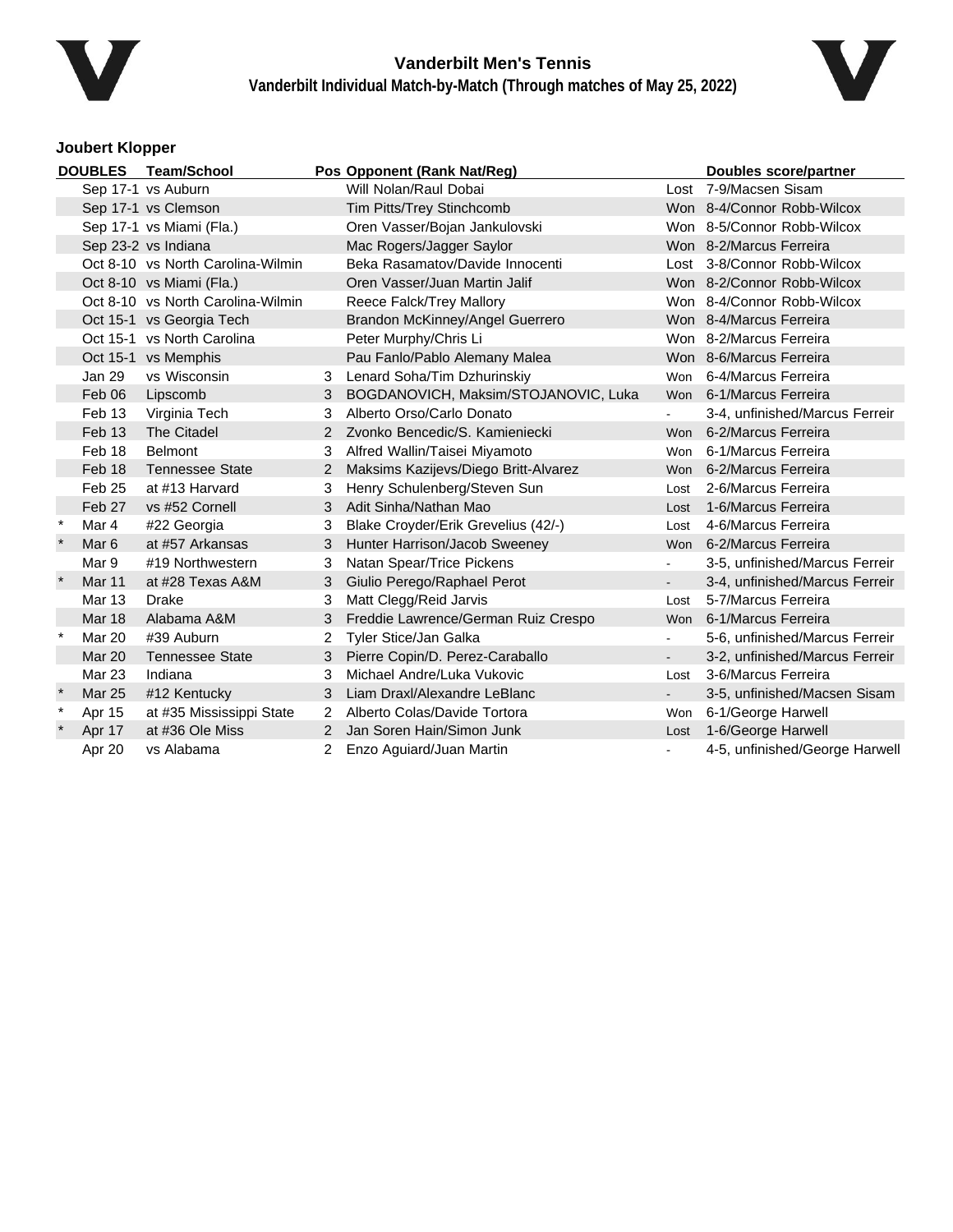



### **Connor Robb-Wilcox**

| <b>SINGLES</b> | <b>Team/School</b>           | Pos Opponent (Rank Nat/Reg) | <b>Singles score</b>              |
|----------------|------------------------------|-----------------------------|-----------------------------------|
| Sept 17-19     | vs Auburn                    | Jackson Ross                | Lost 2-6, 1-6                     |
| Sept 17-19     | vs Clemson                   | <b>Yizhou Liu</b>           | Lost $3-6, 6-3, 4-6$              |
| Sept 17-19     | vs Clemson                   | <b>Trey Stinchcomb</b>      | Won 7-5, 7-5                      |
| Sept 17-19     | vs Miami (Fla.)              | Franco Aubone               | Lost 2-6, 7-5, 4-6                |
| Sept 23-27     | vs Middle Tennessee          | Chris Edge (104/-)          | $Last \, 3-6, 3-6$                |
| Sept 23-27     | vs Chattanooga               | Simon Labbe                 | Won 6-1, 6-1                      |
| Sept 23-27     | vs Kentucky                  | Jonathan Sorbo              | Lost $6-7$ (7-9), $6-4$ , 11-13   |
| Oct 8-10       | vs North Carolina-Wilmington | <b>Trey Mallory</b>         | Lost 7-6 (7-4), 2-6, 1-2, retired |

| DOUBLES Team/School               | Pos Opponent (Rank Nat/Reg)     | Doubles score/partner    |
|-----------------------------------|---------------------------------|--------------------------|
| Sep 17-1 vs Auburn                | Tyler Stice/Jan Galka           | Lost 4-8/Michael Ross    |
| Sep 17-1 vs Clemson               | Tim Pitts/Trey Stinchcomb       | Won 8-4/Joubert Klopper  |
| Sep 17-1 vs Miami (Fla.)          | Oren Vasser/Bojan Jankulovski   | Won 8-5/Joubert Klopper  |
| Sep 23-2 vs Chattanooga           | Tomas Rodriguez/Peyton Gatti    | Lost 4-8/Jeremie Casabon |
| Oct 8-10 vs North Carolina-Wilmin | Beka Rasamatov/Davide Innocenti | Lost 3-8/Joubert Klopper |
| Oct 8-10 vs Miami (Fla.)          | Oren Vasser/Juan Martin Jalif   | Won 8-2/Joubert Klopper  |
| Oct 8-10 vs North Carolina-Wilmin | Reece Falck/Trey Mallory        | Won 8-4/Joubert Klopper  |
| Oct 15-1 vs North Carolina        | Anuj Watane/Mark Dillon         | Won 8-2/Macsen Sisam     |
| Oct 15-1 vs Memphis               | Harry Rock/Sam Edgar            | Won 8-4/Macsen Sisam     |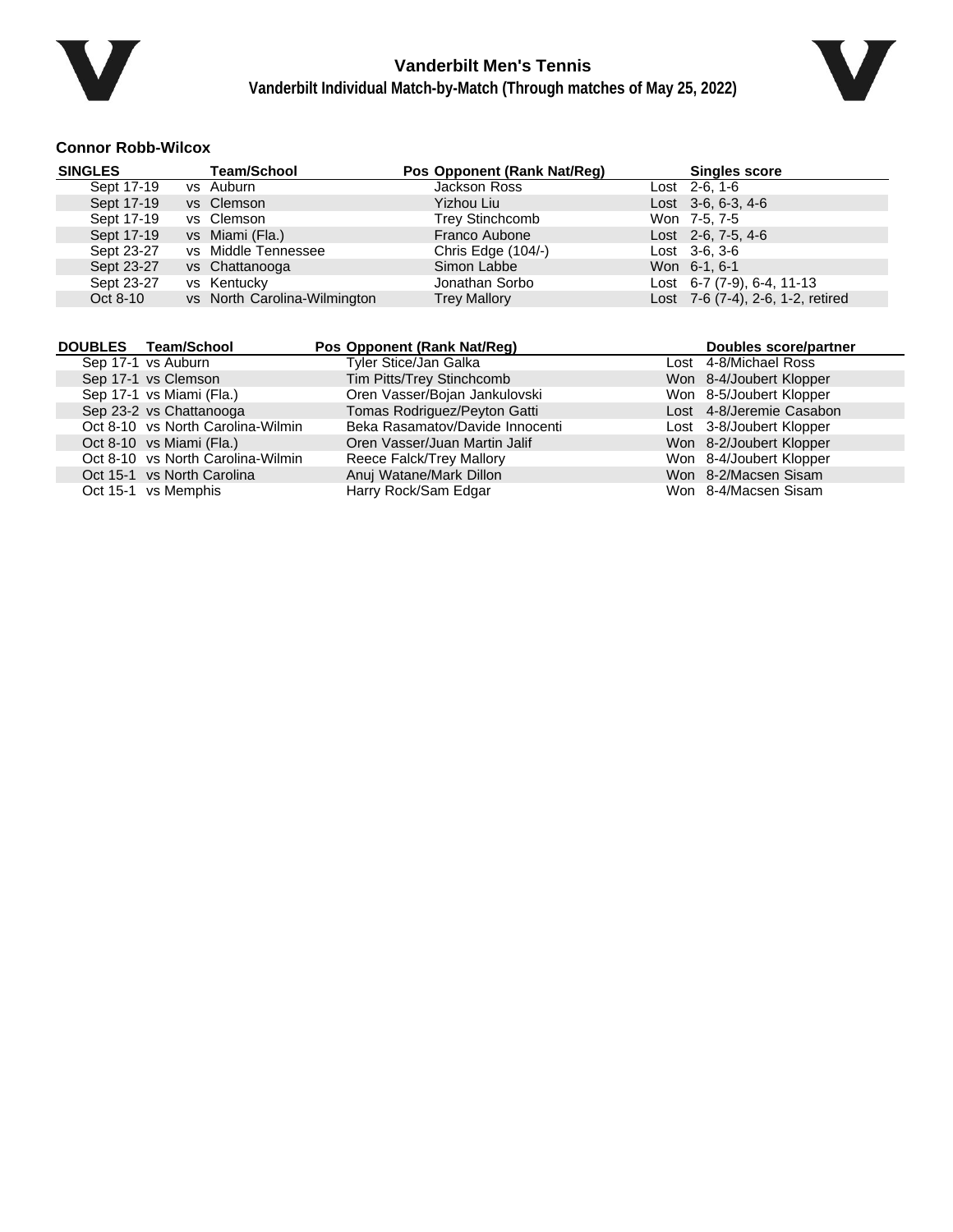



### **Michael Ross**

| <b>SINGLES</b> | <b>Team/School</b>     |   | Pos Opponent (Rank Nat/Reg) | <b>Singles score</b>           |
|----------------|------------------------|---|-----------------------------|--------------------------------|
| Sept 17-19     | vs Auburn              |   | Tad Maclean                 | Lost $3-6, 7-5, 2-6$           |
| Sept 17-19     | vs Miami (Fla.)        |   | Dan Martin                  | Lost $6-7$ (6-8), 5-7          |
| Sept 23-27     | vs Chattanooga         |   | Kaisei Kuroli               | Won 6-3, 7-5                   |
| Sept 23-27     | vs Xavier              |   | Diego Nava                  | Lost 6-7 $(2-7)$ , 6-7 $(3-7)$ |
| Oct 8-10       | vs Tennessee           |   | Conor Gannon                | Won 7-5, 6-3                   |
| Oct 8-10       | vs Charlotte           |   | Coy Simon                   | $Last \, 2-6, 3-6$             |
| Oct 8-10       | vs Dartmouth           |   | Carlos Alvarez              | $Last 2-6, 3-6$                |
| Oct 15-17      | vs Georgia Tech        |   | <b>Brandon McKinney</b>     | Lost $6-7, 6-3, 3-6$           |
| Oct 15-17      | vs North Carolina      |   | Mark Dillon                 | Won 6-3, 6-3                   |
| Oct 15-17      | vs Memphis             |   | Pablo Alemany Malea         | $Last \, 3-6, 3-6$             |
| Feb 13, 2022   | The Citadel            | 6 | Leo Du Plooy                | Won 6-3, 6-1                   |
| Feb 18, 2022   | <b>Tennessee State</b> | 6 | Diego Britt-Alvarez         | , unfinished                   |
| Mar 18, 2022   | Alabama A&M            | 6 | <b>Freddie Lawrence</b>     | Won 6-3, 6-0                   |
| Mar 20, 2022   | <b>Tennessee State</b> | 6 | Pierre Copin                | Lost $4-6.6-4.10-12$           |

|          | <b>DOUBLES</b><br>Team/School<br>Pos Opponent (Rank Nat/Reg) |                            |              |                                         |            | <b>Doubles score/partner</b> |
|----------|--------------------------------------------------------------|----------------------------|--------------|-----------------------------------------|------------|------------------------------|
|          |                                                              | Sep 17-1 vs Auburn         |              | Tyler Stice/Jan Galka                   |            | Lost 4-8/Connor Robb-Wilcox  |
|          |                                                              | Sep 17-1 vs Clemson        |              | Ryuhei Azuma/Spencer Whitaker           |            | Won 8-1/Marcus Ferreira      |
|          |                                                              | Sep 17-1 vs Miami (Fla.)   |              | Oren Vasser/Juan Martin Jalif           |            | Won 8-4/Marcus Ferreira      |
|          |                                                              | Sep 23-2 vs Dayton         |              | Oliver Dunne/Will Harper                |            | Won 8-3/Siim Troost          |
|          |                                                              | Sep 23-2 vs Belmont        |              | Grant Kelly/Taisei Miyamoto             |            | Won 8-3/Siim Troost          |
|          |                                                              | Sep 23-2 vs Indiana        |              | Carson Haskins/Luka Vukovic             |            | Won 8-5/Siim Troost          |
|          |                                                              | Sep 23-2 vs Memphis        |              | David Stevenson/Oscar Cutting           |            | Lost 2-8/Siim Troost         |
|          |                                                              | Oct 8-10 vs Tennessee      |              | Angel Diaz/Mark Wallner                 |            | Lost 5-8/Siim Troost         |
|          |                                                              | Oct 8-10 vs Georgia        |              | <b>Thomas Paulsell/Erik Grevelius</b>   |            | Lost 6-8/Siim Troost         |
|          |                                                              | Oct 8-10 vs Georgia Tech   |              | Pablo Schelcher/Pablo Schelcher         |            | Won 8-3/Siim Troost          |
|          |                                                              | Oct 15-1 vs Georgia Tech   |              | Andres Martin/Marcus McDaniel (8/-)     |            | Lost 5-8/Siim Troost         |
|          |                                                              | Oct 15-1 vs North Carolina |              | Brian Cernoch/Mac Kiger                 |            | Lost 7-8/Siim Troost         |
|          |                                                              | Oct 15-1 vs Memphis        |              | Jeremy Taylor/David Stevenson           |            | Lost 6-8/Siim Troost         |
|          | <b>Jan 29</b>                                                | vs Wisconsin               |              | Jared Pratt/Gabriel Huber               |            | 5-5, unfinished/Siim Troost  |
|          | Feb 06                                                       | Lipscomb                   | $\mathbf 1$  | URIBE, Pedro/GARCIA-NIETO, Gon.         |            | Won 7-6 (7-5)/Siim Troost    |
|          | Feb 13                                                       | Virginia Tech              | $\mathbf{1}$ | Jordan Chrysostom/Ryan Fishback (21/-)  |            | Won 6-4/Siim Troost          |
|          | Feb 13                                                       | The Citadel                | 1            | Lucas Robins/Hayden Shoemake            | Won        | 6-2/Siim Troost              |
|          | Feb 18                                                       | <b>Belmont</b>             | $\mathbf{1}$ | Diego Castro/Tomas Luis                 | Won        | 6-3/Siim Troost              |
|          | Feb 18                                                       | <b>Tennessee State</b>     |              | D. Perez-Caraballo/Leandros Misdrachis  | <b>Won</b> | 6-1/Siim Troost              |
|          | Feb 25                                                       | at #13 Harvard             | $\mathbf{1}$ | Brian Shi/Daniel Milavsky (20/-)        | Lost       | 3-6/Siim Troost              |
|          | Feb 27                                                       | vs #52 Cornell             | 1            | Alafia Ayeni/Vladislav Melnic           |            | 6-6, unfinished/Siim Troost  |
|          | Mar 4                                                        | #22 Georgia                | $\mathbf{1}$ | Tristan McCormick/Hamish Stewart (60/-) |            | Won 6-3/Siim Troost          |
| $\star$  | Mar 6                                                        | at #57 Arkansas            | $\mathbf 1$  | Alex Reco/Nico Rousset                  | Lost       | 2-6/Siim Troost              |
|          | Mar 9                                                        | #19 Northwestern           | $\mathbf{1}$ | Felix Nordby/Steven Forman              | <b>Won</b> | 7-5/Siim Troost              |
| $\star$  | Mar 11                                                       | at #28 Texas A&M           | 1            | Noah Schachter/Kenner Taylor            | Lost       | 1-6/Siim Troost              |
|          | <b>Mar 13</b>                                                | Drake                      |              | Jeremy Schifris/Oliver Johansson        | <b>Won</b> | 7-6 (7-4)/Siim Troost        |
| $\star$  | Mar 18                                                       | LSU                        |              | Ronald Hohmann/Vlad Lobak               | Won        | 7-5/Siim Troost              |
|          | <b>Mar 18</b>                                                | Alabama A&M                | $\mathbf{1}$ | Rodrigo Arana Rios/Vence Ntcha          |            | Won 6-1/Siim Troost          |
| $\ast$   | <b>Mar 20</b>                                                | #39 Auburn                 | 1            | Tad Maclean/Finn Murgett                | Lost       | 4-6/Siim Troost              |
|          | <b>Mar 20</b>                                                | <b>Tennessee State</b>     | $\mathbf{1}$ | Leandros Misdrachis/Maksims Kazijevs    |            | Won 6-1/Siim Troost          |
|          | <b>Mar 23</b>                                                | Indiana                    | 1            | Carson Haskins/Vikash Singh             | Won        | 6-1/Siim Troost              |
|          | <b>Mar 25</b>                                                | #12 Kentucky               | $\mathbf{1}$ | Francois Musitelli/Millen Hurrion       | Lost       | 2-6/Siim Troost              |
| $\ast$   | Mar 27                                                       | Alabama                    | 1            | Filip Planinsek/German Samofalov (44/-) | Won        | 6-4/Siim Troost              |
|          | Apr 1                                                        | at #10 South Carolina      | $\mathbf{1}$ | Daniel Rodrigues/Connor Thomson (13/-)  | Lost       | 2-6/Siim Troost              |
| $\ast$   | Apr 3                                                        | at #1 Florida              | 1            | Sam Riffice/Ben Shelton (11/-)          | Lost       | 3-6/Siim Troost              |
|          | Apr 10                                                       | #5 Tennessee               | $\mathbf{1}$ | Adam Walton/Pat Harper (79/-)           | Lost       | 3-6/Siim Troost              |
| $^\star$ | Apr 15                                                       | at #35 Mississippi State   | 3            | Carles Hernandez/Nemanja Malesevic      |            | Won 6-4/Jeremie Casabon      |
|          | Apr 17                                                       | at #36 Ole Miss            | 3            | Nikola Slavic/J. Hallquist Lithen       | Lost       | 3-6/Jeremie Casabon          |
|          | Apr 20                                                       | vs Alabama                 | 3            | German Samofalov/Joao Ferreira          |            | Won 6-4/Jeremie Casabon      |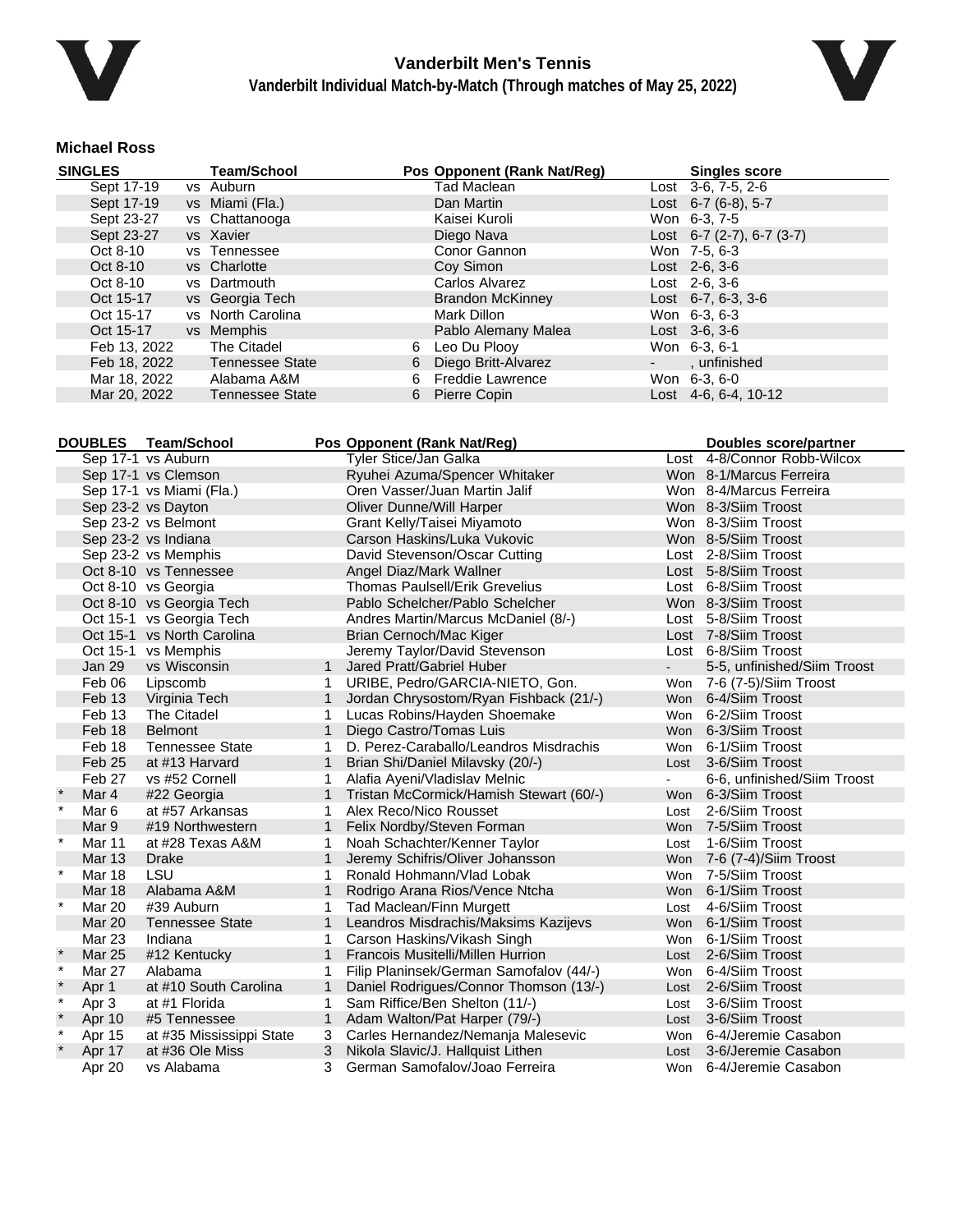



### **Macsen Sisam**

| <b>SINGLES</b>               | <b>Team/School</b>      |   | Pos Opponent (Rank Nat/Reg) | <b>Singles score</b>       |  |
|------------------------------|-------------------------|---|-----------------------------|----------------------------|--|
| Sept 17-19                   | vs Auburn               |   | <b>Spencer Gray</b>         | Won 2-6, 7-5, 7-5          |  |
| Sept 17-19                   | vs Clemson              |   | Spencer Whitaker            | Lost 3-6, 5-7              |  |
| Sept 17-19                   | vs Miami (Fla.)         |   | Ilarion Danilchenko         | Won 6-1, 6-3               |  |
| Sept 23-27                   | vs Austin Peay          |   | Frederic Schlossmann        | Won 6-1, 6-2               |  |
| Sept 23-27                   | vs East Tennessee State |   | Dimitri Badra               | Won 2-6, 4-3, retired      |  |
| Sept 23-27                   | vs Indiana              |   | Ilya Tiraspolsky            | Won 6-0, 6-4               |  |
| Sept 23-27                   | vs Kentucky             |   | <b>Francois Musitelli</b>   | $Last 4-6, 0-6$            |  |
| Oct 15-17                    | vs Georgia Tech         |   | <b>Brandon McKinney</b>     | Won 6-2, 6-3               |  |
| Oct 15-17                    | vs North Carolina       |   | Peter Murphy                | Lost $6-4$ , $3-6$ , $0-6$ |  |
| Oct 15-17                    | vs Lipscomb             |   | URIBE, Pedro                | Won 6-3, 2-6, 6-3          |  |
| Jan 29, 2022 vs Wisconsin    |                         | 6 | Tim Dzhurinskiy             | Lost $0-6, 5-7$            |  |
| Feb 06, 2022                 | Lipscomb                |   | 6 SALAS TULLA, Carlos       | Won 6-2, 6-1               |  |
| Feb 13, 2022                 | The Citadel             |   | S. Kamieniecki              | Won 6-1, 6-1               |  |
| Feb 18, 2022                 | <b>Belmont</b>          | 6 | <b>Alfred Wallin</b>        | Won 7-6 (7-3), 6-2         |  |
| Feb 18, 2022                 | Tennessee State         | 4 | Leandros Misdrachis         | Won 6-2, 6-1               |  |
| Mar 18, 2022                 | Alabama A&M             |   | 5 Maties Torres-Ramis       | Won 6-1, 3-6, 6-3          |  |
| Mar 20, 2022                 | Tennessee State         | 5 | Nil Moinet                  | Won 6-2, 6-1               |  |
| Apr 17, 2022 at #36 Ole Miss |                         |   | 6 Jakob Cadonau             | Won 4-6, 6-0, 6-2          |  |
| Apr 20, 2022                 | vs Alabama              | 6 | Zach Foster                 | Won 0-6, 7-6 (7-2), 6-2    |  |

| <b>DOUBLES</b> |               | <b>Team/School</b>         |   | Pos Opponent (Rank Nat/Req)               |      | Doubles score/partner          |
|----------------|---------------|----------------------------|---|-------------------------------------------|------|--------------------------------|
|                |               | Sep 17-1 vs Auburn         |   | Will Nolan/Raul Dobai                     |      | Lost 7-9/Joubert Klopper       |
|                |               | Oct 15-1 vs North Carolina |   | Anuj Watane/Mark Dillon                   |      | Won 8-2/Connor Robb-Wilcox     |
|                | Oct 15-1      | vs Memphis                 |   | Harry Rock/Sam Edgar                      |      | Won 8-4/Connor Robb-Wilcox     |
|                | Feb 13        | The Citadel                |   | 3 Leo Du Plooy/Josiah Schainblatt         |      | Won 6-0/Jeremie Casabon        |
|                | Feb 18        | <b>Tennessee State</b>     | 3 | Nil Moinet/Pierre Copin                   |      | Won 6-2/Jeremie Casabon        |
|                | <b>Mar 18</b> | LSU.                       | 3 | Boris Kozlov/Nick Watson                  |      | Won 6-4/Jeremie Casabon        |
|                | Mar 20        | #39 Auburn                 | 3 | Raul Dobai/Josh Raab                      | Lost | 6-7 (5-7)/Jeremie Casabon      |
|                | Mar 25        | #12 Kentucky               |   | 3 Liam Draxl/Alexandre LeBlanc            |      | 3-5, unfinished/Joubert Kloppe |
|                | Mar 27        | Alabama                    | 3 | Enzo Aguiard/Joao Ferreira                | Won  | 6-2/Jeremie Casabon            |
|                | Apr 1         | at #10 South Carolina      |   | 3 Toby Samuel/Casey Hoole                 | Lost | 3-4/Jeremie Casabon            |
|                | Apr 3         | at #1 Florida              | 3 | Nate Bonetto/Duarte Vale                  |      | 4-5, unfinished/Jeremie Casab  |
|                | Apr 10        | #5 Tennessee               | 3 | Mark Wallner/Johannus Monday              |      | 5-3, unfinished/Jeremie Casab  |
|                | Apr 15        | at #35 Mississippi State   |   | Florian Broska/Gregor Ramskogler (46/-)   |      | 4-5, unfinished/Siim Troost    |
|                | Apr 17        | at #36 Ole Miss            |   | Lukas Engelhardt/Finn Reynolds (17/-)     | Won  | 6-3/Siim Troost                |
|                | Apr 20        | vs Alabama                 |   | Filip Planinsek/Patrick Kaukovalta (53/-) | Won  | 6-4/Siim Troost                |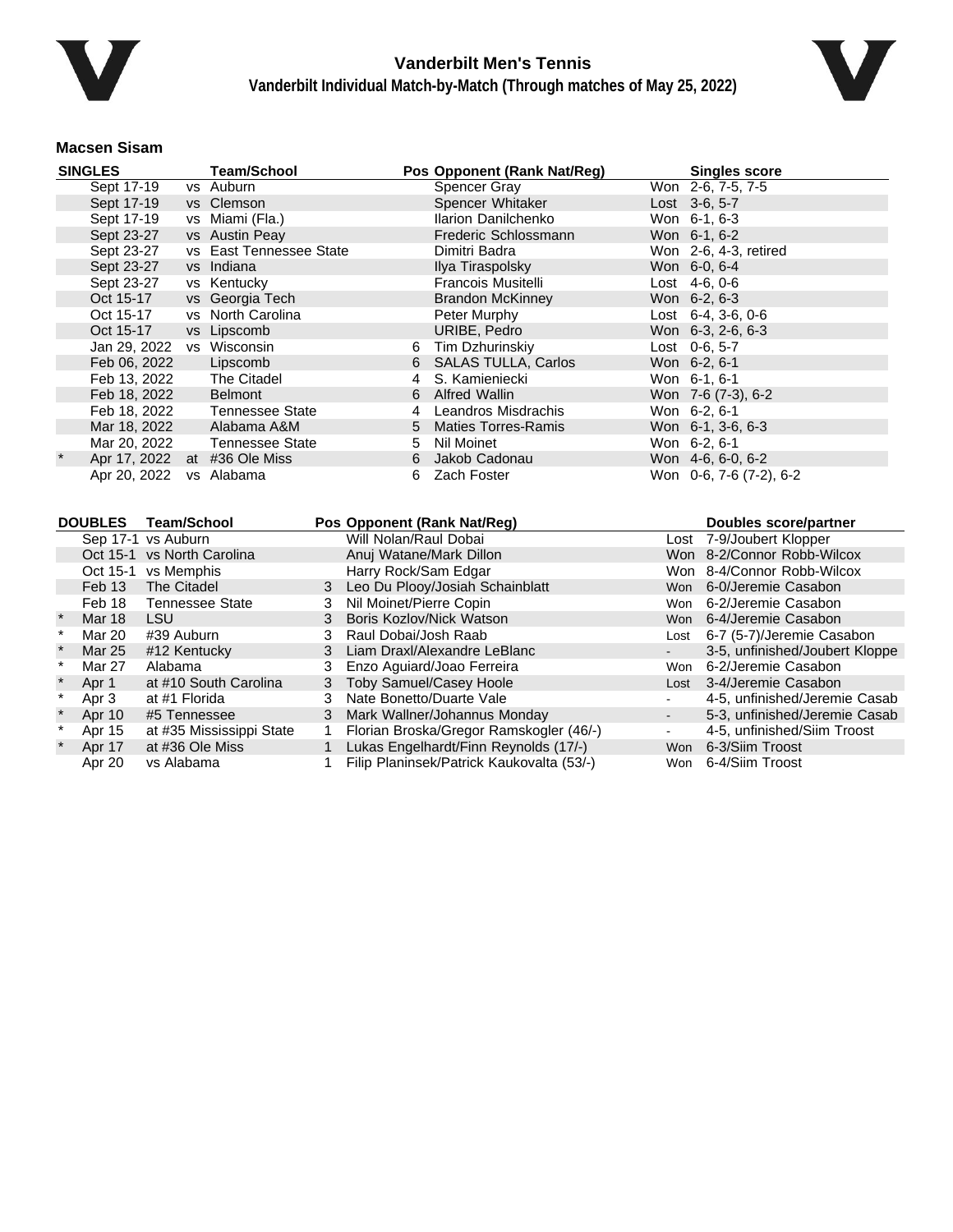



## **Siim Troost**

| <b>SINGLES</b> |                             | <b>Team/School</b>       |   | Pos Opponent (Rank Nat/Reg) | <b>Singles score</b> |                                 |
|----------------|-----------------------------|--------------------------|---|-----------------------------|----------------------|---------------------------------|
|                | Sept 23-27                  | vs Chattanooga           |   | Jacob Marshall              |                      | Won 6-0, 6-7 (4-7), 6-1         |
|                | Sept 23-27                  | vs Ball State            |   | Eli Herran                  |                      | Won 6-2, 6-3                    |
|                | Sept 23-27                  | vs Louisville            |   | Matthew Fung                |                      | Lost $6-7$ $(3-7)$ , $4-6$      |
|                | Oct 8-10                    | vs South Carolina        |   | Carter Morgan               |                      | Won 7-5, 6-4                    |
|                | Oct 8-10                    | vs Georgia               |   | <b>Britton Johnston</b>     |                      | Lost $6-7$ (5-7), $6-2$ , $3-6$ |
|                | Oct 8-10                    | vs Charlotte             |   | Stefanos Savva              |                      | Lost 3-6, 2-6                   |
|                | Oct 15-17                   | vs Georgia Tech          |   | Angel Guerrero              |                      | Lost 4-6, 6-3, 5-7              |
|                | Oct 15-17                   | vs North Carolina        |   | Chris Li                    |                      | Lost 0-6, 4-6                   |
|                | Oct 15-17                   | vs Memphis               |   | Sam Edgar                   |                      | Won 6-3, 6-2                    |
|                | Jan 29, 2022 vs Wisconsin   |                          | 5 | Sebastian Vile              |                      | Lost 4-6, 2-6                   |
|                | Feb 13, 2022                | Virginia Tech            | 6 | Alex Ix                     |                      | Lost $6-7$ (6-8), 6-3, 7-10     |
|                | Feb 13, 2022                | The Citadel              | 5 | Lucas Robins                |                      | Won 6-0, 6-2                    |
|                | Feb 18, 2022                | Tennessee State          | 5 | D. Perez-Caraballo          |                      | Won 6-1, 6-3                    |
|                | Feb 25, 2022 at #13 Harvard |                          | 6 | Steven Sun                  |                      | Lost $3-6, 6-7$ (6-8)           |
|                | Feb 27, 2022 vs #52 Cornell |                          | 6 | Jack McCarthy               |                      | Won 6-4, 6-2                    |
|                | Mar 4, 2022                 | #22 Georgia              | 6 | <b>Erik Grevelius</b>       |                      | Won 7-6 (7-4), 4-6, 7-5         |
| $\star$        | Mar 6, 2022                 | at #57 Arkansas          | 6 | Aleksa Bucan (37/-)         |                      | Won 6-4, 6-4                    |
|                | Mar 9, 2022                 | #19 Northwestern         | 6 | <b>Brian Berdusco</b>       |                      | Won 6-4, 7-6 (9-7)              |
| $\star$        | Mar 11, 2022                | at #28 Texas A&M         | 6 | Luke Casper                 |                      | Lost 3-6, 6-3, 5-7              |
|                | Mar 13, 2022                | <b>Drake</b>             | 6 | <b>Reid Jarvis</b>          |                      | Won 6-3, 6-4                    |
| $\star$        | Mar 18, 2022                | LSU                      | 6 | Boris Kozlov                |                      | Won 6-4, 3-6, 6-2               |
|                | Mar 18, 2022                | Alabama A&M              | 4 | Divesh Gahlot               |                      | Won 7-6 (7-5), 6-0              |
| $\ast$         | Mar 20, 2022                | #39 Auburn               | 6 | Finn Murgett                |                      | Lost $4-6, 6-3, 3-6$            |
|                | Mar 23, 2022                | Indiana                  | 6 | <b>Michael Andre</b>        | $\sim$ $^{-1}$       | 4-6, 4-2, unfinished            |
| $\star$        | Mar 25, 2022                | #12 Kentucky             | 6 | Yasha Zemel                 |                      | Won 6-3, 6-3                    |
| $\star$        | Mar 27, 2022                | Alabama                  | 6 | Zach Foster                 |                      | Won 6-1, 6-2                    |
| $\star$        | Apr 1, 2022                 | at #10 South Carolina    | 6 | Carter Morgan               |                      | Won 6-3, 7-5                    |
| $\pmb{\ast}$   | Apr 3, 2022                 | at #1 Florida            | 6 | Abedallah Shelbayh          |                      | Won 6-3, 6-0                    |
| $\star$        | Apr 10, 2022                | #5 Tennessee             | 6 | <b>Martim Prata</b>         |                      | Won 6-4, 6-3                    |
| $\pmb{\ast}$   | Apr 15, 2022                | at #35 Mississippi State |   | 5 Alberto Colas             |                      | Lost 4-6, 0-6                   |
| $\star$        | Apr 17, 2022                | at #36 Ole Miss          | 5 | Jan Soren Hain              |                      | Won 3-6, 6-4, 7-5               |
|                | Apr 20, 2022                | vs Alabama               |   | 4 German Samofalov          |                      | Lost $1-6, 6-4, 4-6$            |